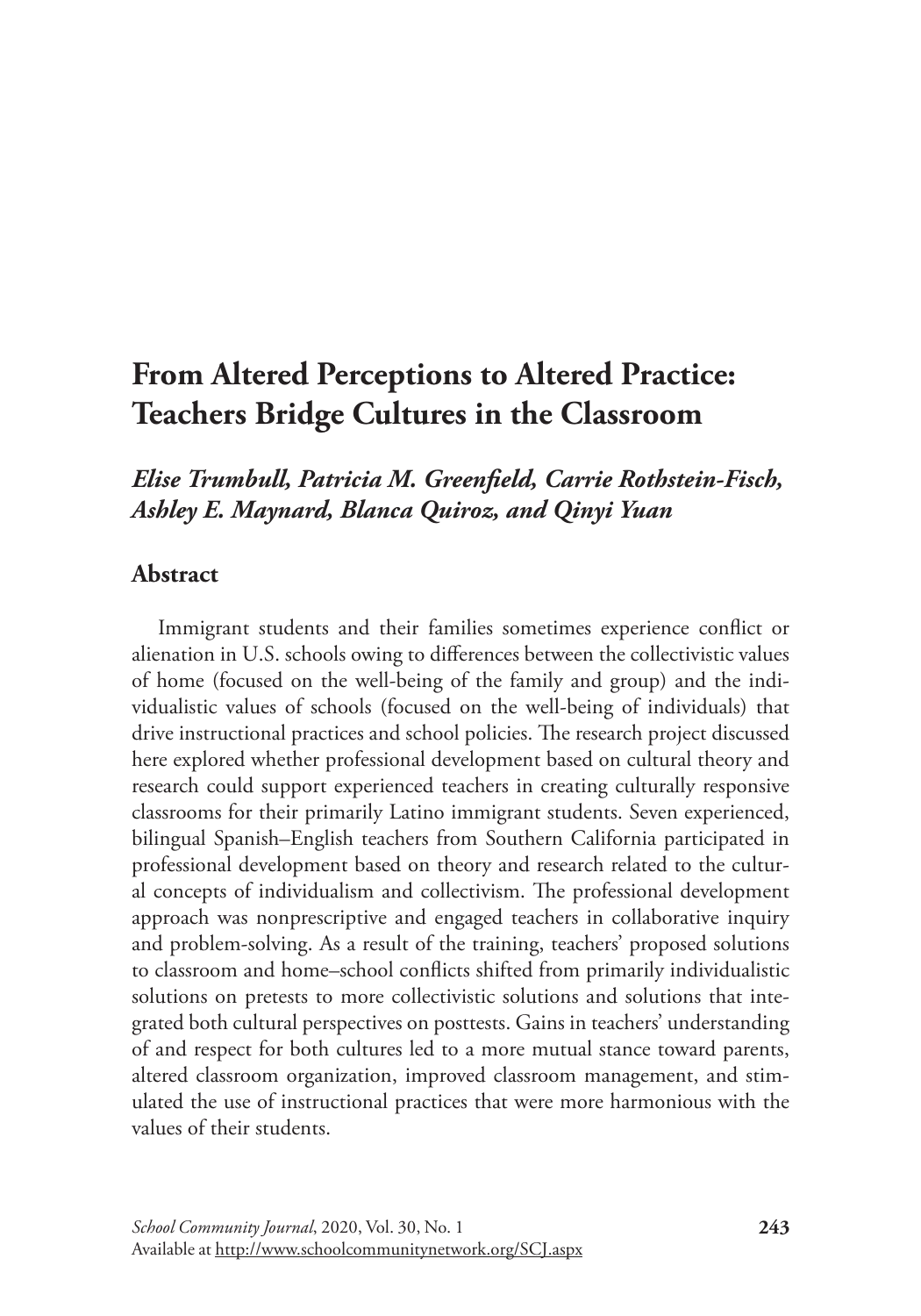Key Words: individualism, collectivism, immigrants, bridging cultures, elementary schools, teachers, professional development, classroom practices

## **Introduction**

Cross-cultural interactions—and misunderstandings resulting from them occur in virtually all spheres of life in the United States because of a highly diverse population. Schools are a multicultural, multilinguistic arena rife with such interactions. Culturally responsive pedagogy, with an emphasis on social justice and curriculum meaningful to a diverse student body, has long been advocated as a response to this diversity (Banks, 2004; Gay, 1983; Ladson-Billings, 1995; McCarty & Lee, 2014; Paris & Alim, 2014). However, it has not usually addressed areas prone to cross-cultural conflict, such as classroom organization and management (Rothstein-Fisch & Trumbull, 2008), styles of interaction among students and teachers (Au & Jordan, 1981; Eriks-Brophy & Crago, 1993), and parent–school relationships (Durand, 2011; Trumbull et al., 2003; Valdés, 1996). Approaching these areas in culturally responsive terms requires delving beneath the surface of human behavior to the beliefs and cultural values that motivate the forms they take. Theory and research in the fields of anthropology, cross-cultural psychology, and sociolinguistics are most helpful in that task.

### **Individualism and Collectivism**

Two major value systems, *individualism* and *collectivism,* underlie a huge range of behaviors in several realms of human activity (Greenfield, 1994/2014, 2009, 2016; Greenfield & Cocking, 1994/2014; Hofstede, 1980, 1983; Triandis, 1989). Table 1 summarizes the major differences between these two orientations to the world, the fundamental difference being the relative emphasis given to the rights and needs of the individual versus those of the group.

The dominant culture of the U.S. is extremely individualistic (Hofstede, 1980, 1983; Triandis, 1989). By contrast, most of the cultures of recent immigrants to the U.S., as well as the traditional cultures of the Indigenous peoples of the U.S., are extremely collectivistic (Suina & Smolkin, 1994; Trumbull et al., 2001). Because these two orientations motivate many beliefs and behaviors in so many realms, the effort to understand them is worthwhile and very productive. As Table 1 indicates, these orientations have implications for goals of childrearing, norms of communication, definitions of social roles, views of property, and conceptions of learning and schooling. However, individualistic or collectivistic leanings are dynamic. For example, in the U.S., immigrants' orientations tend to move towards greater individualism as they experience U.S. life over time (Greenfield, 2016).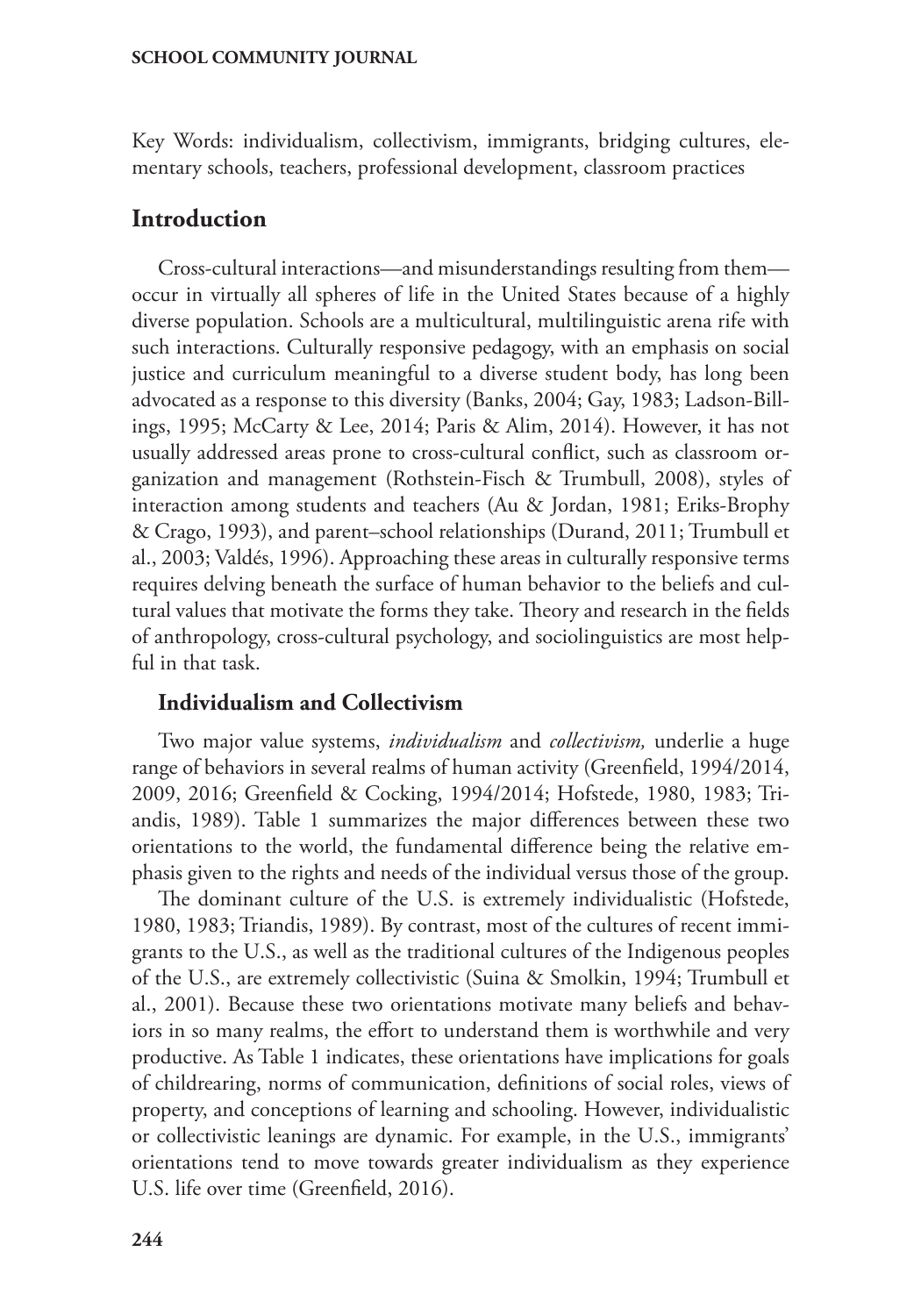| Individualism                                                                | Collectivism                                                                                |  |
|------------------------------------------------------------------------------|---------------------------------------------------------------------------------------------|--|
| Characteristic of dominant U.S. and<br>classroom culture                     | Characteristic of many immigrant cultures                                                   |  |
| Fostering <i>independence</i> and individual                                 | Fostering <i>interdependence</i> and group                                                  |  |
| success                                                                      | success                                                                                     |  |
| Emphasizing rights and needs of the                                          | Emphasizing rights and needs of the                                                         |  |
| individual                                                                   | group (beginning with the family)                                                           |  |
| Emphasizing understanding of the<br>physical world outside of social context | Emphasizing an understanding of the<br>physical world as it enhances human<br>relationships |  |
| Promoting self-expression, individual<br>thinking, self-esteem               | Promoting respect for authority/elders,<br>group consensus, adherence to norms              |  |
| Associated with private property                                             | Associated with shared property                                                             |  |
| Associated with egalitarian relationships<br>and role flexibility            | Associated with hierarchical relation-<br>ships and stable roles                            |  |

Table 1. Features of Individualism and Collectivism

## **Risks and Cautions**

Categories are risky, particularly dichotomous categories that seem to suggest that people or whole societies can be described in all-or-nothing terms. All cultures exhibit a mix of individualism and collectivism (Oyserman & Sorensen, 2009; Triandis, 2018). Even people socialized in the dominant individualistic U.S. culture exhibit collectivistic beliefs and behaviors in some circumstances. For instance, in times of personal or community tragedy, people will come together to support each other, making sacrifices for the good of others. Likewise, members of collectivistic cultures recognize the accomplishments and needs of individuals (particularly as they contribute to the well-being of the group). Thus, ascribing the label "individualistic" or "collectivistic" to a society is more a matter of the relative emphasis placed on the interests of the community/ family or the individual in that society. For example, when the needs of the individual are in competition with the needs of the group, in the dominant U.S. culture, the individual's needs may be prioritized over the group's needs. The reverse is likely to be the case in an immigrant Latino family, where group needs typically come before individual needs. Despite the limitations of any categorical system for describing human values, beliefs, and behaviors, we believe the framework is extremely useful. People—students, preservice teachers, in-service teachers from non-dominant cultures—who have experienced the conflicts explained by the framework come up to us at presentations and say, "You've explained my whole life."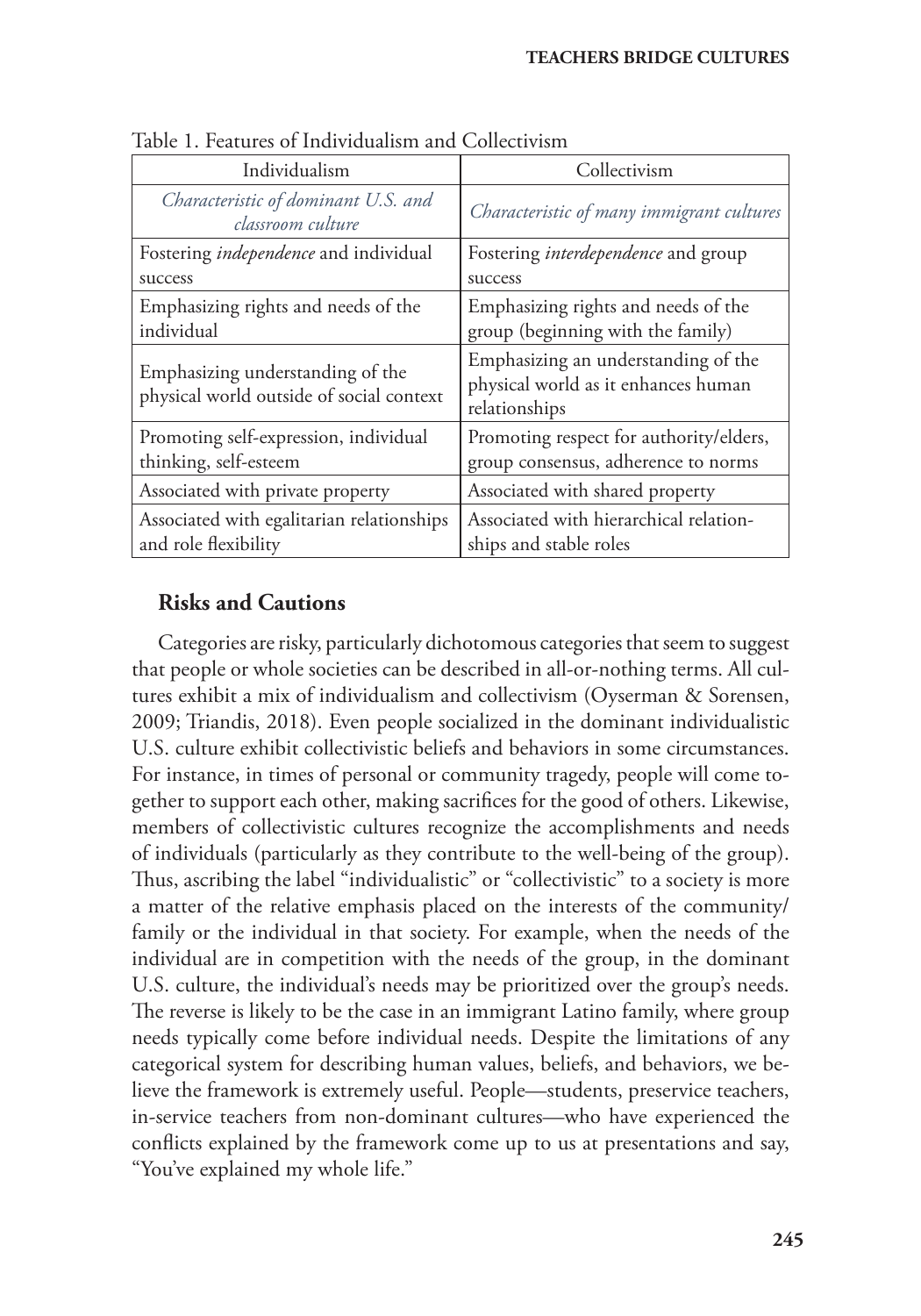## **The Bridging Cultures Project**

#### **Background**

All human beings operate on the basis of systems of cultural values learned through interacting with others within their home communities. Although they guide virtually everything we do, these systems tend to remain implicit. The Bridging Cultures Project arose from empirical, classroom-based research using cultural theory from anthropology and cross-cultural psychology, which showed that conflicts and misunderstandings between U.S. teachers and Latino immigrant adults and children could be understood with reference to differences in cultural values systems (Greenfield et al., 2000/2003; Raeff et al., 2000/2003). (Note: Following usage in the community, we use "Latino" to refer to either mixed gender or to the male gender and "Latina" to refer to the female gender.)

The Project began as a collaboration among a regional educational laboratory (WestEd), a large university with a research emphasis (UCLA), the largest teacher education institution in California (California State University, Northridge), and seven bilingual public school teachers from Southern California. The purpose of the project was to explore whether learning about cultural theory and research on individualism and collectivism would help teachers to teach their immigrant Latino students more successfully. In Southern California school districts, immigrant students from Latin America often constitute the majority. In contrast to the dominant individualistic U.S. culture reflected in schools, their home cultures are generally very collectivistic.

This article presents but a small portion of the data collected from a multiyear project that has spawned a large and wide-ranging set of additional studies focused on the application of the individualism–collectivism framework to educational settings—from preschool (Zepeda et al., 2006) through university (Burgos-Cienfuegos et al., 2015; Vasquez-Salgado et al., 2014; Vasquez-Salgado et al., 2018).

#### **This Study**

As researchers, we were interested in learning whether teachers could translate the theory and research on individualism and collectivism into new perceptions, understandings, and practices vis-à-vis their largely immigrant Latino students. We expected that teachers would need to become aware of their own cultural values first and then of the cultural values of their students. The hope was that they would find the individualism–collectivism framework useful in identifying new ways to build cross-cultural bridges in the classroom. If they were able to do so, their successful innovations would provide a body of examples for other teachers.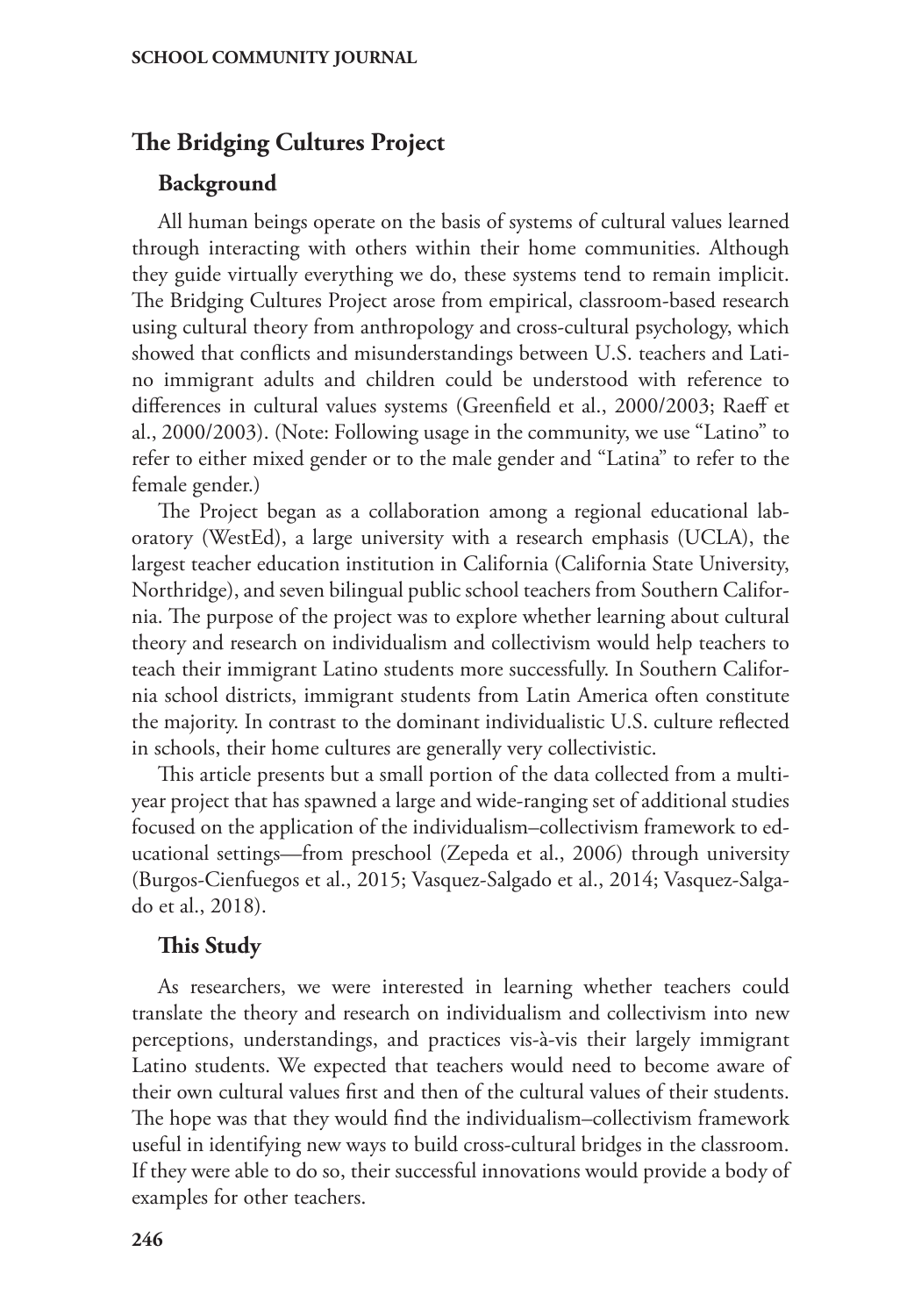## **Method**

## **Participating Teachers**

The participants were seven elementary school Spanish–English bilingual teachers serving predominantly immigrant Latino students. In terms of ethnicity, four of the teachers were Latino; three were European American. In terms of origin, two teachers were born in Mexico, one in Peru, and one in Germany; all had immigrated to the U.S. as young children. The other three teachers were born in the U.S.

Six females and one male teacher participated in the study. The teachers' grade assignments ranged from kindergarten to fifth grade, with every grade level represented by at least one teacher. The teachers were all experienced, with years of teaching service ranging from 5 to 21 years (mean = 12.7 years). Teachers were selected to participate on the basis of their interest in better serving Latino students. All seven started from a position of (a) wanting to understand their students' cultures better, (b) supporting bilingual education (arguably an indirect measure of attitude toward immigrants), and (c) having already invested considerable time in acquiring credentials that certified them to teach cross-culturally and bilingually. Hence, they were likely disposed to new ideas and changes in attitude. We knew, however, that ideas, research findings, and attitude changes alone would not necessarily lead to changes in the ways classrooms are structured and run (Darling-Hammond et al., 2009; Kagan, 1992; Richardson, 1994; Tikunoff & Ward, 1983).

## **Procedures and Approach**

Four researchers from the three institutions mentioned designed a series of professional development workshops for teachers that would introduce them to the theoretical framework of individualism–collectivism and to research showing how broad cultural values influence childrearing and schooling. Three four-hour workshops were offered every other month on Saturday mornings over a period of four months.

In the first workshop, the researchers presented the concepts of individualism and collectivism and their research showing the conflict between teachers' more individualistic value system and Latino immigrant parents' more collectivistic one (Greenfield et al., 2000/2003; Raeff et al., 2000/2003). The teachers were then given a homework assignment to observe, between Workshop 1 and Workshop 2, instances in their respective elementary schools of conflict between family collectivism and school individualism and to come back to report on them in the next workshop. The teachers' observations were then discussed in Workshop 2. At the end of Workshop 2, the teachers were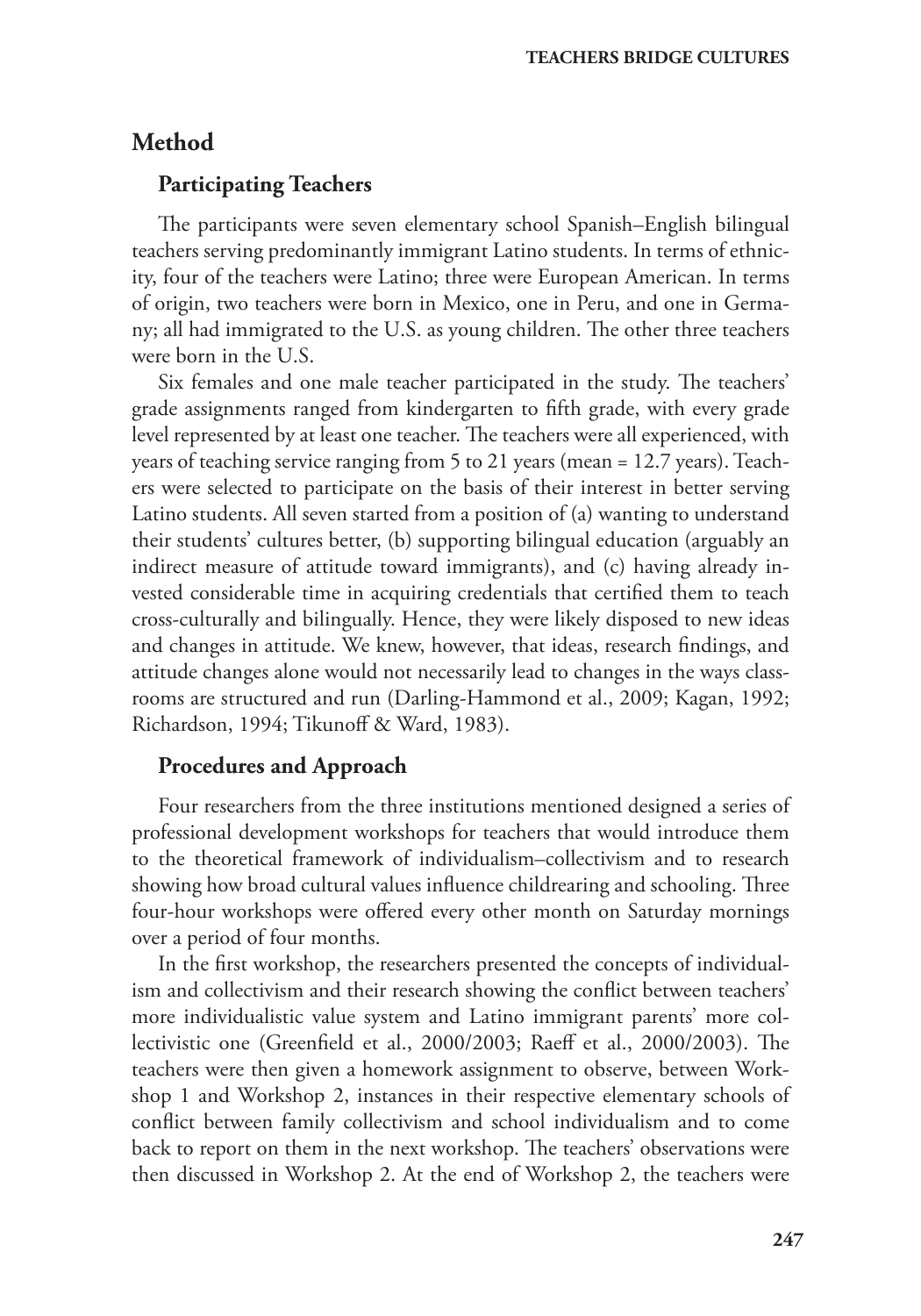given an assignment to carry out between Workshop 2 and Workshop 3. They were asked to make a change in their classroom or parent relations to bring practice more in harmony with the families' collectivistic value orientations. They were asked to report on and discuss these altered practices in the third and final workshop. Among the innovations teachers discussed was conferencing with parents in groups instead of individually, a practice that fit better with the collectivistic orientation we had uncovered in our prior research. We (two professional researchers and one teacher–researcher) then documented this development of the group conference and the research behind it in an article written for the education community (Quiroz et al., 1999/2003).

As can be seen from this sequence of training steps, the training goal was for researchers to take a reflective practice approach to professional development, recognizing that teachers were professionals capable of engaging in their own inquiry and problem-solving (Zeichner & Liston, 2013). Hence, the professional development was not prescriptive. Instead, it left open to teachers the opportunity to construct their own interpretation and application of the theory and research, participating as teacher–researchers.

Pre- and post-workshop questionnaires were used to assess teachers' relatively individualistic or collectivistic orientations to teaching and to parent values. Workshops were videotaped, and videotapes were analyzed to trace any changes in teachers' perceptions and reported changes in practice.

### *Questionnaires and Quantitative Analysis*

Both pretest and posttest questionnaires featured four dilemma scenarios: two presenting a home-based personal relationship dilemma, and two presenting a classroom-based dilemma; different scenarios were used on pretest and posttest. Table 2 shows two of the four scenarios used on the pretest; Table 3 shows two of the four scenarios used on the posttest. The "Jobs" and "T-shirt" scenarios were selected for the pretest because we wanted to discuss the teachers' responses to these scenarios and compare them with earlier research results as part of the content of Workshop 1.

Table 2. Two of the Four Scenarios Used in Pretest Questionnaire

"T-Shirt"

Adam and Johnny each got \$20 from their mother. Johnny buys a T-shirt. A week later Adam wants to wear Johnny's T-shirt, and Johnny says, "this is my T-shirt, and I bought it with my own money." Adam says, "but you're not using it now."

What do you think the mother should do?

| Response example: "Mother should                              | Response example: "Reinforce the princi- |
|---------------------------------------------------------------|------------------------------------------|
| leave it up to Johnny." It was coded as                       | ples of sharing" It was coded as collec- |
| individualistic because it focuses on indi-<br>vidual choice. | tivistic because it stresses "sharing."  |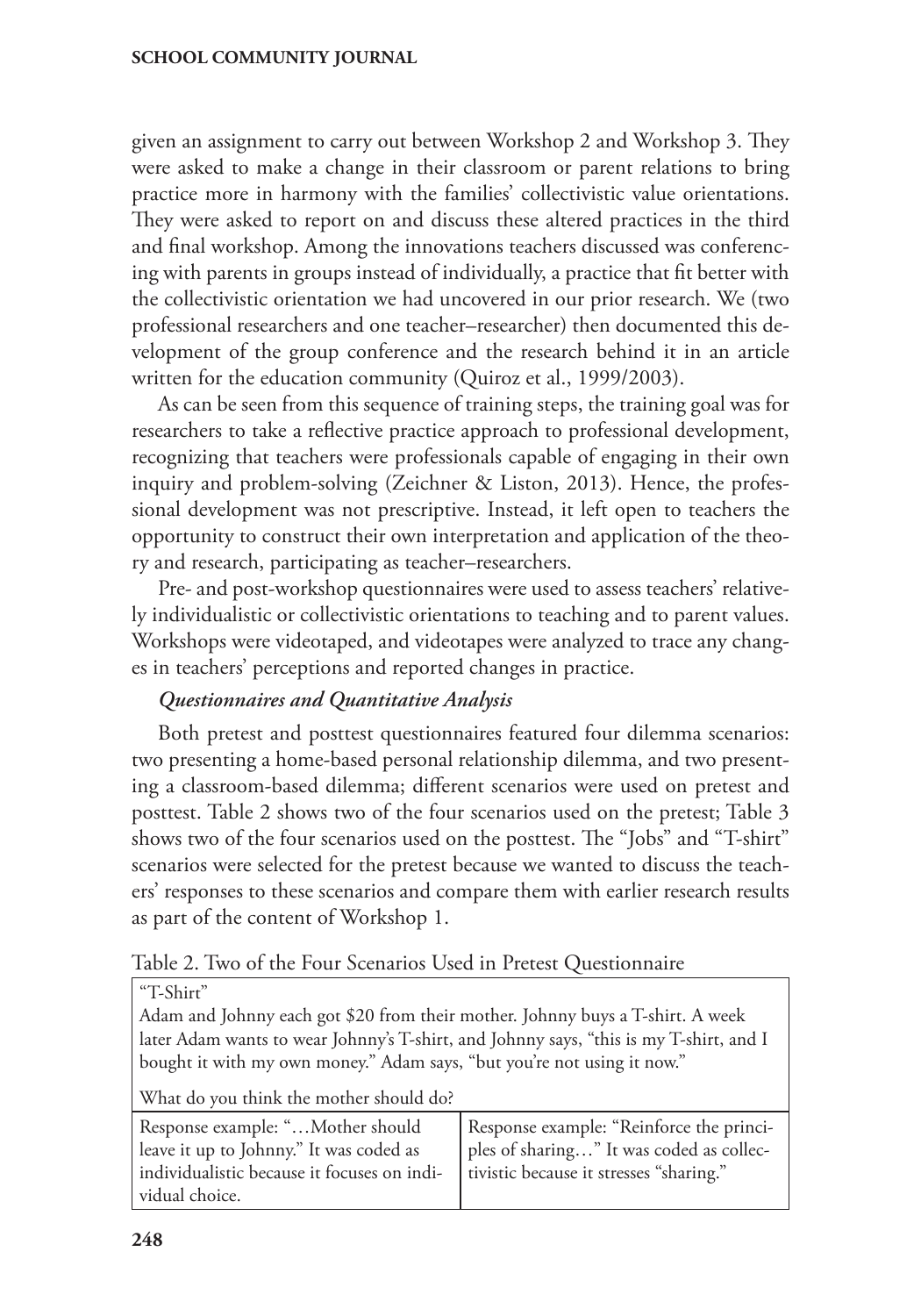## *Table 2, continued*

"Jobs"

It is the end of the school day, and the class is cleaning up. Salvador isn't feeling well, and he asks Emanuel to help him with his job for the day, which is cleaning the blackboard. Emanuel isn't sure that he will have time to do both jobs.

What do you think the teacher should do?

| Response example: "Ask other students in     | Response example: "The teacher should      |  |
|----------------------------------------------|--------------------------------------------|--|
| the class if they could help to accomplish   | give Emanuel the extra time he may         |  |
| the goal of having a clean classroom."       | need to finish both jobs." It was coded as |  |
| It was coded as individualistic 1 because it | collectivistic because it implies that the |  |
| does not require Emanuel to help Salva-      | teacher expects Emanuel to help Salvador.  |  |
| dor and is based on "[accomplishing] the     |                                            |  |
| goal."                                       |                                            |  |

## Table 3. Two of the Four Scenarios Used in Posttest Questionnaire

"Dinner"

Dennis is the first one home in the afternoon. When his mother gets home at 7, she finds that Dennis has not started cooking dinner yet. When she asks Dennis why he didn't get dinner started, Dennis says he wasn't hungry.

What do you think his mother should do?

| There was no response that received a       | Response example: "Remind him of his       |  |
|---------------------------------------------|--------------------------------------------|--|
| code of individualistic because all partic- | responsibility/contribution to the fami-   |  |
| ipants answered somewhat collectivisti-     | ly" It was coded as collectivistic because |  |
| cally.                                      | it focuses on family.                      |  |

"Talking"

One of the fifth-grade classes has been learning about different kinds of art and artists before they go on a field trip to an art museum. The class is looking at some copies of famous paintings. The teacher tells the class that each student has to say, individually, which painting they think is worth the most. Ray doesn't understand what to do, and while the other students are making their decisions, Billy tries to explain it to him. The teacher notices that they are talking.

What do you think the teacher should do?

| Response example: "The teacher should     | Response example: "Acknowledge the val-     |  |
|-------------------------------------------|---------------------------------------------|--|
| allow the student to continues with his   | ue of Billy wanting to help Ray and allow   |  |
| explanation because he may be able to     | him to continue." It was coded as collec-   |  |
| present it more clearly than she did." It | tivistic because it focuses on the value of |  |
| was coded as individualistic because it   | "help."                                     |  |
| focuses on the ability of the student to  |                                             |  |
| explain.                                  |                                             |  |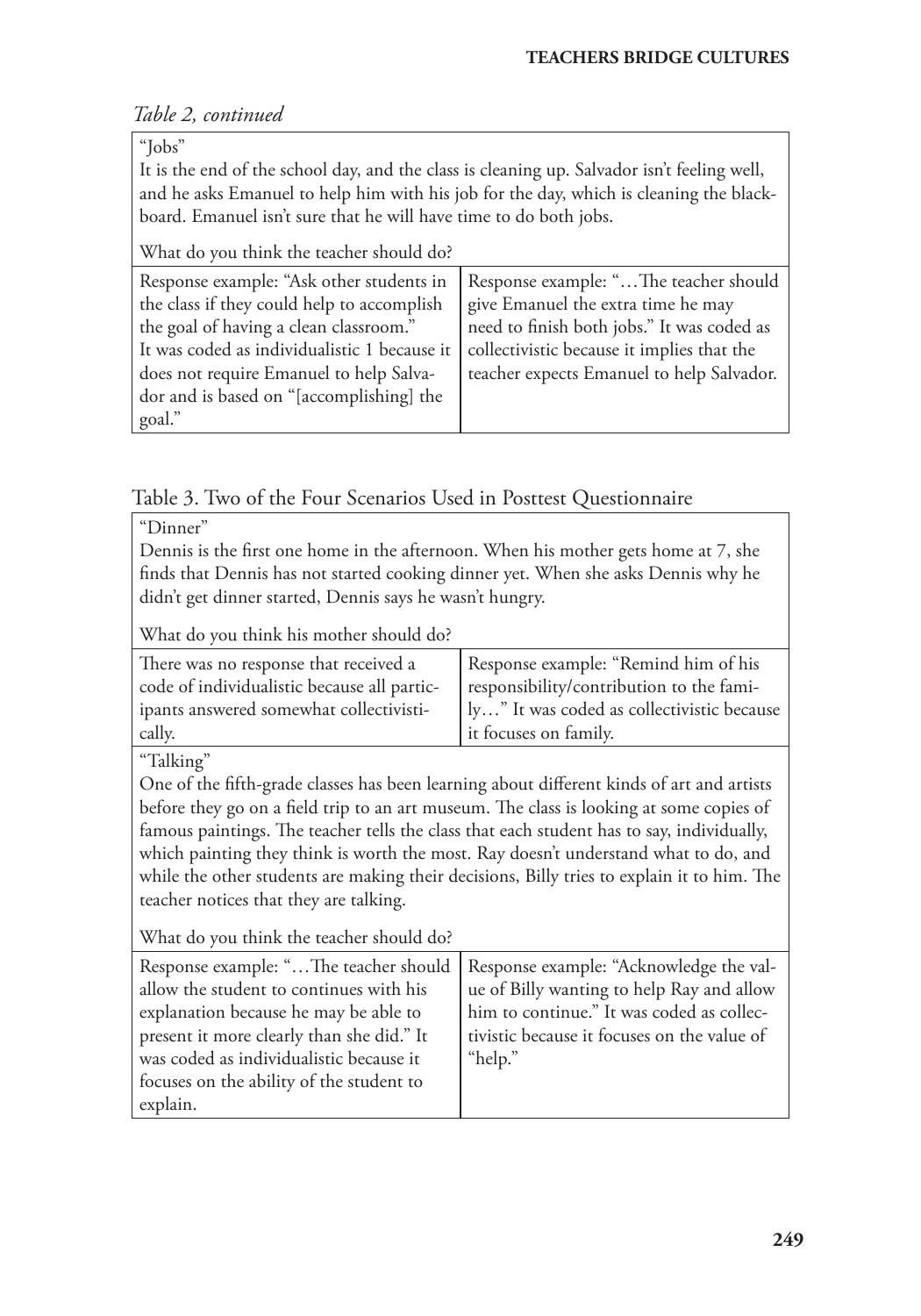On both the pre and posttests, the teachers first responded to the scenarios from their own personal perspectives. In line with the basic idea that culture is defined as what is shared in a group, we asked next about how a "typical" member of each cultural group would respond. Teachers were asked to roleplay the part of a typical Latina mother and respond to each scenario as they thought a Latina mother would. Then they were asked to role-play the part of a typical European American mother and respond again to the same set of scenarios. We acknowledge that level of education, time in the U.S., and cultural awareness could certainly affect mothers' responses to the dilemmas; we also acknowledge that neither construct—Latino American nor European American—is monolithic. However, based on previous research and knowledge of the population served by participating teachers, we judged that teachers had likely formed implicit notions of broad differences between Latino American and European American mothers (e.g., Greenfield et al., 1996). We hypothesized that the workshops could make the teachers more aware of contrasting cultural perspectives on everyday situations.

A code book was constructed based on previous studies utilizing the same scenarios (Greenfield & Quiroz, 2013; Park et al., 2015; Raeff et al., 2000/2003). Two coders coded two sets of pretest data from nonparticipants and two sets of posttest data from study participants (30% of total available data). One coder was from an individualistic society, the other coder from a traditionally collectivistic society. They resolved discrepancies through discussion until they had reached consensus on the preferable code. On the basis of these discussions, the code book was elaborated upon for the subsequent reliability of coding. Interrater reliability was based on distinguishing three possible response categories: *collectivistic* (0), *individualistic* (1), and *mixture* (.5). The direction of the scale was arbitrary and did not reflect a value judgment that individualism was better than collectivism. Cohen's weighted kappa was used to compare the scores between the two coders. For both pretest and posttest scenario responses, results reached good agreement (pretest:  $\kappa = .80$ ; posttest:  $\kappa = .68$ ).

Chi-square tests (Preacher, 2001) were used to assess the teachers' change in values from pretest to posttest. Chi-square tests were also used to see whether their differentiation of Latino and European American values would increase as a result of the workshops. The time difference between the pre and posttest (which were part of the first and third workshops) was about three months.

#### *Exit Survey*

Completing the exit survey was the last thing teachers did at the end of Workshop 3. Teachers were asked to rate the workshops along several dimensions and to answer a number of open-ended questions, such as, "Will you use your knowledge of individualism and collectivism in your classroom? If so, how?"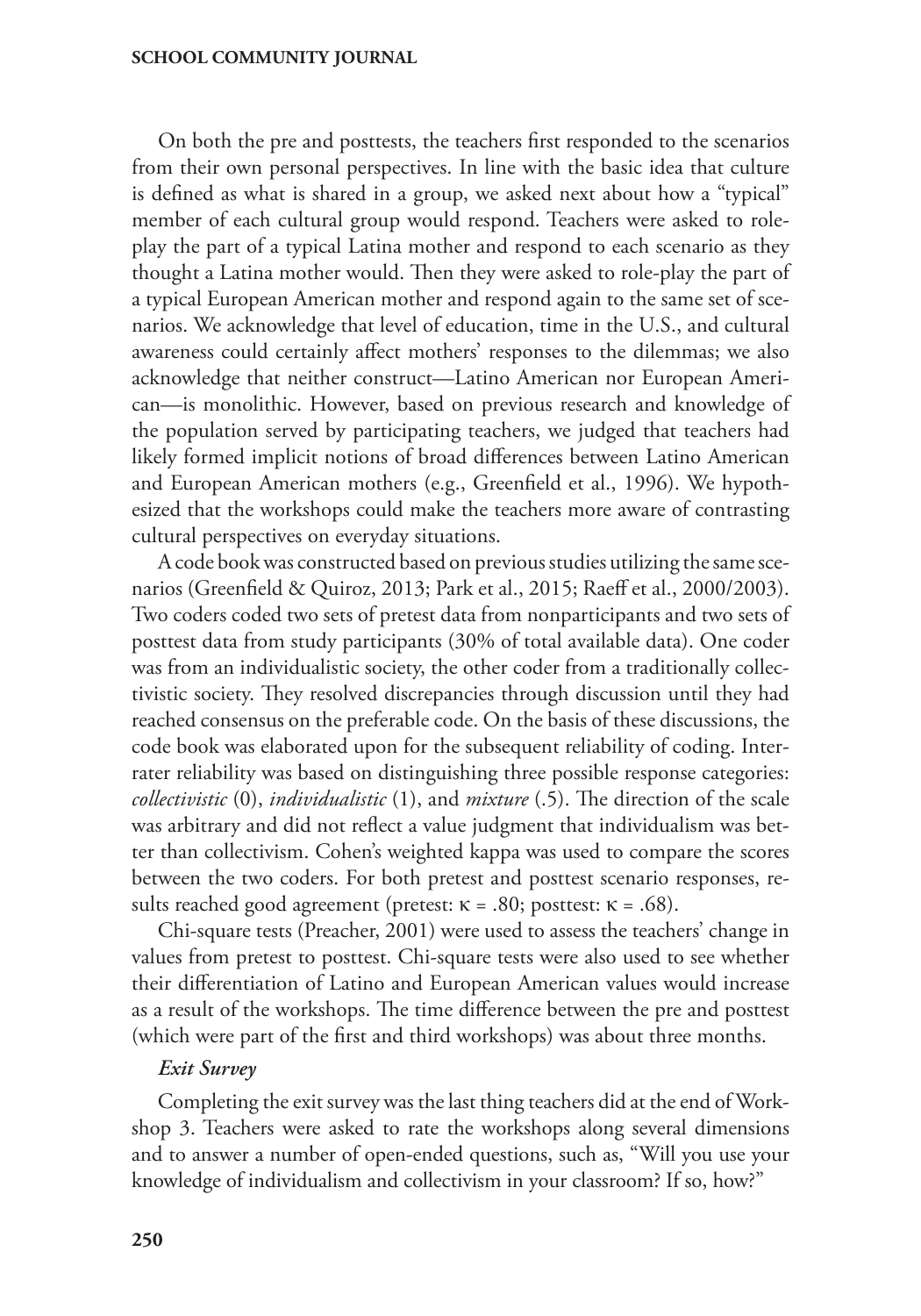#### *Continuing Activities*

After completion of the workshops, core researchers followed up on teachers' interpretation and application of theory and research through classroom observations and interviews, as well as through meetings of the group every other month for more than two and a half years. In these meetings, teacher– researchers discussed their classroom practices, and professional researchers facilitated conversations to deepen understanding of the applications of the framework.

#### *Qualitative Analysis*

The quotations of teachers reported in the paper are from transcriptions of the videotapes made during workshops, meeting notes, classroom observation notes, and interviews with teachers (both in person and via phone). Hence all quotations are based on oral material.

## **Results**

## **Quantitative Findings: Dilemma Scenarios**

Chi-square tests of statistical independence were used to examine changes from pretest to posttest in the participants' own perspectives on the dilemma scenarios, as well as changes in their ability to distinguish between the cultural perspectives of Latina and European American mothers. The participants' own perspectives were significantly different and more collectivistic on the posttest compared to their responses on the pretest,  $X^2$  (df = 2,  $N = 56$  responses) = 8.92,  $p = .012$  (Table 4). Perhaps most meaningful, mixed responses, in the minority before the workshops, constituted the majority of teacher responses after the workshops (Table 4). That is, after three Bridging Cultures workshops, teachers favored a mix of individualistic and collectivistic strategies in order to resolve the dilemma scenarios. Their responses suggested that they had truly understood new ways to bridge between the two cultures.

Table 4. Changes in Teachers' Own Orientation to Problem Solving from Pretest to Posttest (number of responses)

| Value Orientation      | Pre-Assessment | Post-Assessment |
|------------------------|----------------|-----------------|
| Individualistic (I)    |                |                 |
| Collectivistic (C)     |                |                 |
| Both I and C           |                |                 |
| <b>Total Responses</b> | 28             | 28              |

*Note*: This table is based on the responses of 7 teachers to 4 dilemma scenarios on the pretest and 4 different dilemma scenarios on the posttest, hence the totals of 28 responses. For both pretest and posttest, 2 scenarios were set in the home and 2 scenarios were set at school.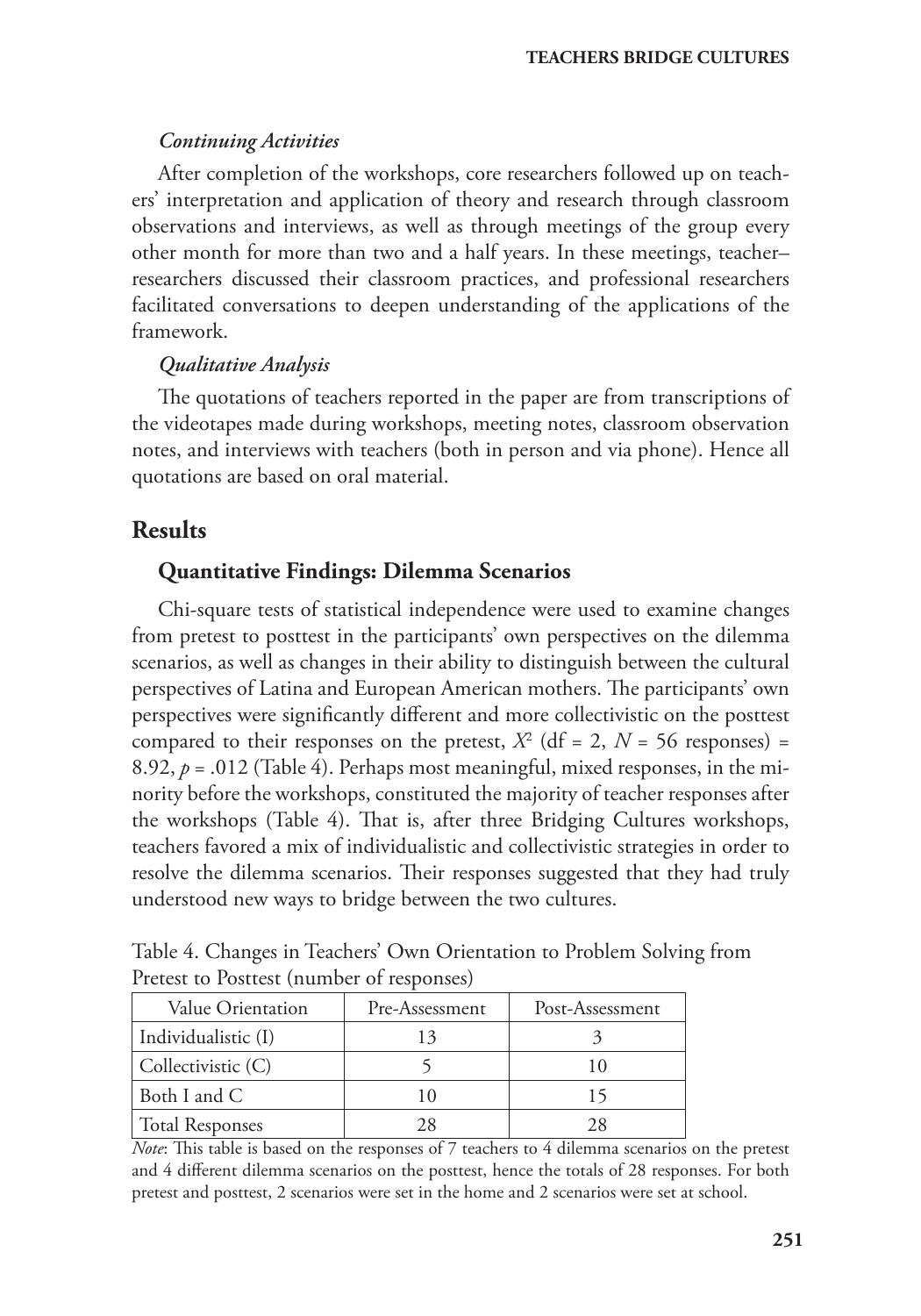Even on the pretest, the teachers were able to distinguish between the cultural perspectives of Latina mothers and European American mothers. Overall, they responded that Latina mothers would resolve the scenario dilemmas collectivistically 64% of the time, whereas European American mothers would do so only 22% of the time. In reciprocal fashion, the teachers estimated that European American mothers would resolve the scenario dilemmas individualistically 67% of the time, whereas Latina mothers would do so only 25% of the time. A chi-square test showed that this differentiation of the two perspectives was statistically significant at both pretest ( $X^2$  (df = 2, No. of responses = 55 [1 missing response] =  $10.83$ ,  $p = .0045$ ) and posttest ( $X<sup>2</sup>$  (df = 2, No. of responses =  $56$ ) =  $24.93$ ,  $p < .0000039$ ). The higher level of significance for posttest differentiation indicates that the teachers differentiated Latino and European American values more sharply after the workshops.

However, the main effect of the workshops was not in differentiating two ways of acting, but in understanding that each way of acting was culturally based. As will become clear in the qualitative analysis that follows, teachers initially felt that, in school, only individualistic practices had merit. However, a new appreciation of collectivism at school and in home–school relations developed in the course of the workshops. At the same time, value judgments concerning the two cultural perspectives decreased.

### **Qualitative Findings**

The teachers' posttest responses suggest that they understood that "[a]ccommodating across cultures did not mean that [they] should move into the other culture" (Cronjé, 2011, p. 596) and become entirely collectivistic in their teaching. For example, when asked on the pretest what they would do when a sick student named Salvador asks a student named Emmanuel to help him with his classroom job (the "Jobs" scenario, Table 2), only one of the Bridging Cultures teachers thought that Emmanuel should automatically help Salvador. Five of the seven suggested finding a third person to help complete the task. Despite early collectivistic upbringing, three out of the four immigrant Latino teachers in our Bridging Cultures group had internalized the individualistic expectations of the school through their years of formal education and teacher training. They had a shocked "aha" reaction when they realized that their ideal solution to the dilemma was not shared with the overwhelming majority of Latina mothers interviewed in previous research, who emphasized Emmanuel's responsibility to help, no matter what the circumstances (Raeff et al., 2000/2003).

In sharp contrast, all seven of the teachers found a compromise solution for a similar dilemma on the posttest, incorporating both individualistic and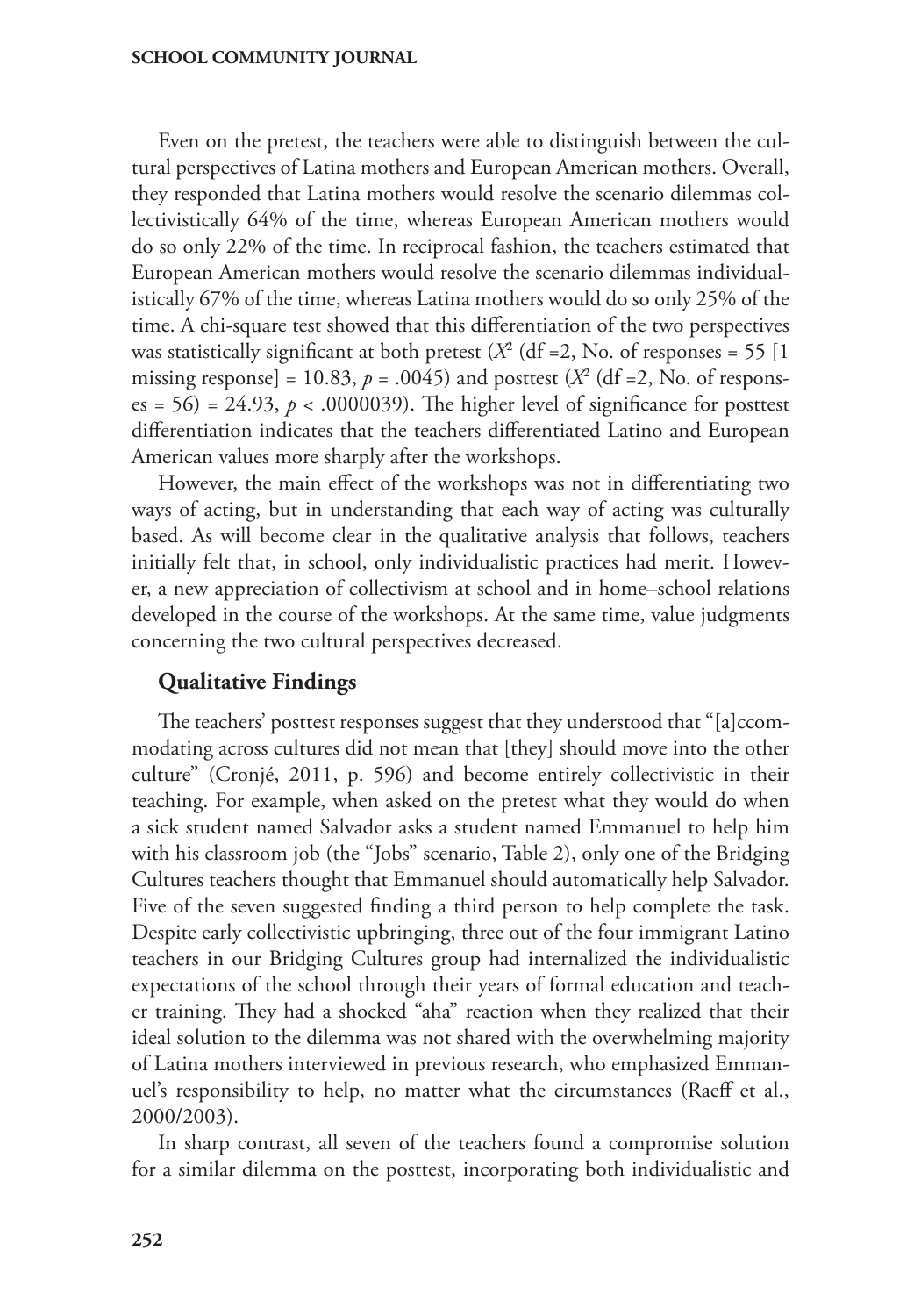collectivistic elements. In particular, when asked what they would do when Ricky tells them that he needs to stay at home the next day to help take care of his brother because his mother is sick, all of the Bridging Cultures teachers thought that Ricky should be allowed to stay at home, and six of the seven also suggested giving him work to do at home, whereas the other teacher suggested negotiating with his mother on the importance of school.

The focus on individual academic needs and the method of negotiation represents an individualistic perspective, while allowing Ricky to stay at home and fulfill his responsibility to his family shows their respect and understanding of the needs of more collectivistic families. One teacher even commented that she was dealing with a similar situation at the time and that the scenario "happens all the time." Accordingly, the scenarios have significant, real-life relevance, and the Bridging Cultures program allowed the teachers to consider both individualistic and collectivistic perspectives when solving dilemmas in reality.

### **Exit Survey**

All participants felt sure that they would use the workshop information in their practice. In an exit survey following the three Bridging Cultures workshops, one of the questions we asked was: "Will you use your knowledge of individualism and collectivism in your classroom? If so, how?" Table 5 lists teachers' responses. Their replies show that teachers were affected by the workshops and had already begun to think of many applications of their new learning. These responses prefigure the larger themes of change that would continue to emerge over the next several years through ongoing Bridging Cultures research and other research inspired by our findings:

- making classroom management and organization more collectivistic,
- relating to parents/families with greater understanding and mutuality, and
- structuring instruction to allow students to help each other more academically.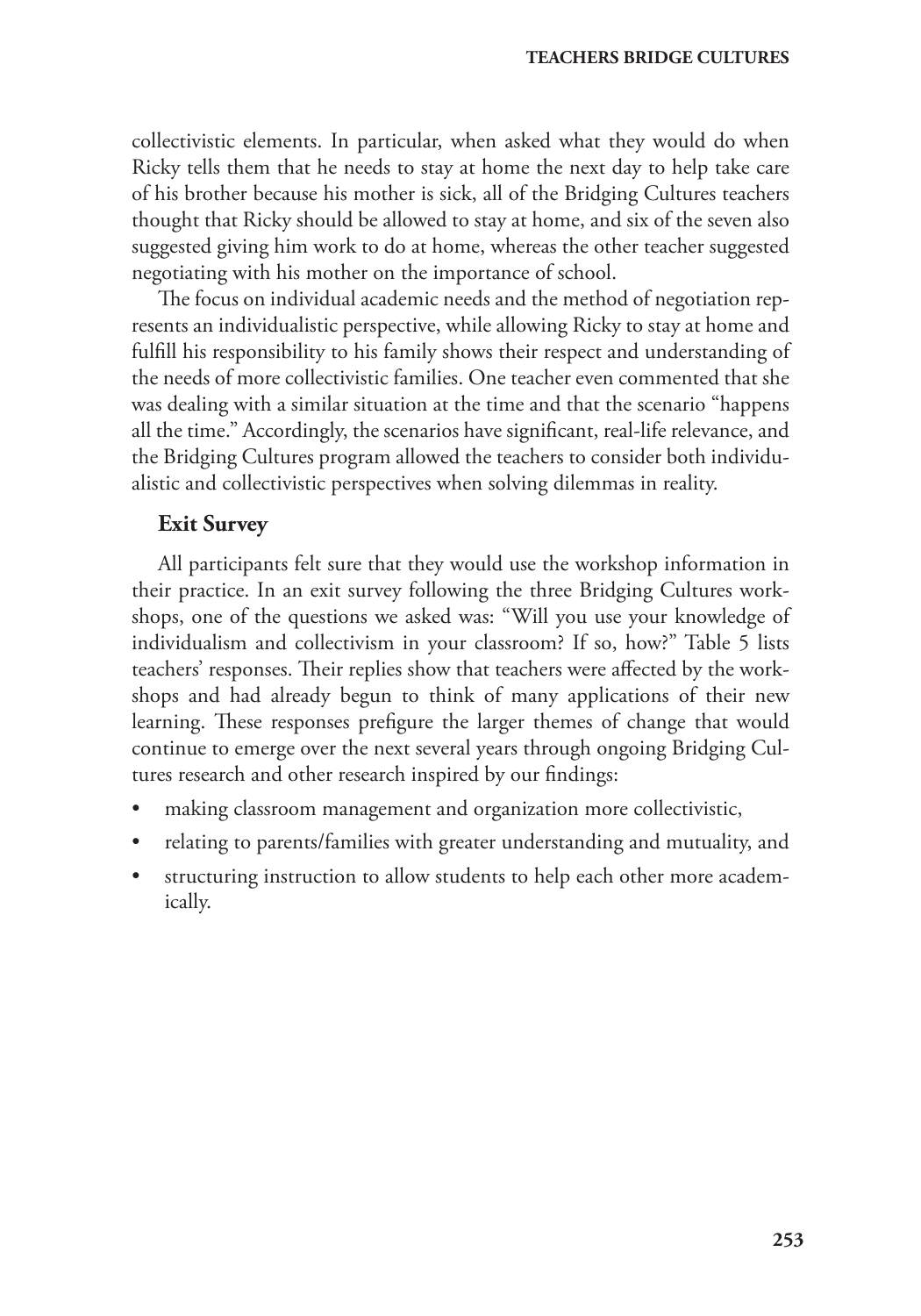### Table 5. Teachers' Exit Survey Responses

"I will use [knowledge of collectivism] in classroom management decisions and in my view and understanding of the parents' actions and views. Not to view parents as ignorant because they do not look at things my way."

"I will modify certain things such as: conferences, helpers, collaborative work, relationships between teachers, parents, aides, and administrators. Examining individualistic classroom policies or reexamining them."

"Every day I will be much more understanding and tolerant of my students' need to help each other and their families."

"I plan on reforming my class so that it can be more collectively friendly with the freedom of expressing individuality. My reading and math journal groups are going to be much more group."

"I want to use this knowledge in my classroom. I need further training in how. I do try to meet situations with openness and heart, but putting that desire into practice in the school setting is a challenge that needs support."

"I will think before I act or speak when dealing with conflict that may occur between students and also participate more from this perspective on a professional level at faculty meetings or just at lunch."

## **A Case of Teacher Change**

To give a sense of the kind of change we observed in teachers and they observed in themselves, we present here extended segments of discourse from a European American kindergarten teacher, Mrs. Kathryn Eyler. (The names of all seven teachers are used with their permission; our goal was to credit their important contributions.) Her reflections are illustrative of the kind of changes in perception teachers exhibited vis-à-vis culture, how culture plays out in their classrooms and in relationships with parents, and the role of the teacher in bridging between students' cultures of home and the culture of school.

Mrs. Eyler, whose specialty is kindergarten, had more than 15 years of teaching experience at the beginning of the project. Mrs. Eyler came into the Bridging Cultures Project concerned that she would never be able to learn enough about her students' cultures to make a difference. She reported that she had finally given up trying to incorporate elements of their cultures in her instruction. Here, she reflects on her insights after participating in Bridging Cultures professional development:

I've always been involved in progressive political things…and always thought that I was progressive….But I did notice that…I do still view myself as this imparter of knowledge to the parents…and a lot of it is cultural, and I didn't realize that—like [the importance of parents'] "talking to children," "being the first teacher." This is my big thing I'm giving to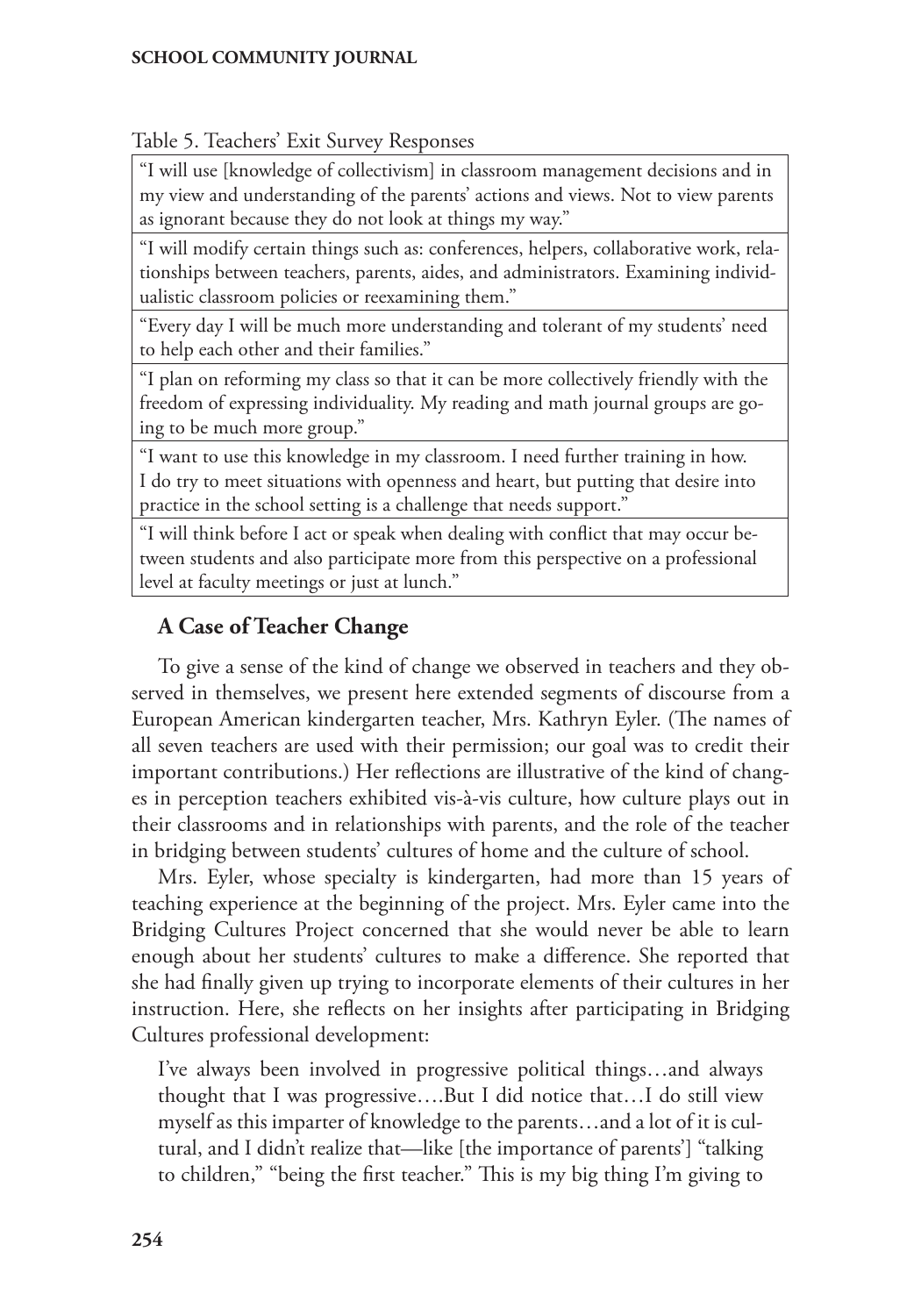these "uneducated" parents, and I never really realized that deep down inside that's what I thought: "Well, I don't blame them. It's just that they're not educated." And it really struck me [after the Bridging Cultures professional development] that…this that I am imparting to them is my culture, and I am imparting it as if it's the truth. "This is the way you raise children." "This is what you do." And "Don't you want your child to have success?" You know, I do this all in…I'm speaking in Spanish, and I think the parents like me, and I'm very friendly and open, but yet I'm still with this "They're uneducated, and I'm going to educate them."

Mrs. Eyler's insights led her to see her students and their parents in a new way, but they also led to new classroom practices. In the Bridging Cultures group of teachers and researchers, we talked about how the emphasis on responding to the needs of the group in collectivistic cultures leads to more spontaneous helping behaviors. Of course, the dominant culture supports helping as well. Children are encouraged to have classroom jobs, to help the teacher, and sometimes to help each other. However, other values tend to restrict the forms helping can take. Because of the emphasis on learning individual responsibility and taking care of oneself, a classroom job may be assigned to an individual and an individual's rights to perform that and only that job protected. A more collectivistic approach is to help whenever it is needed—whether you have another job to do or not. Mrs. Eyler noted:

In my classroom I started being really conscious of the helpers, and instead of now even just kind of allowing it [helping], I'm encouraging it. And I really feel, I guess the word is it's "empowering" the kids. Because…I can just tell by the looks on their faces… It's just a much different atmosphere. It seems like a small thing, but in kindergarten it's a big thing.

Mrs. Eyler has extended this practice (allowing helping) to the academic area as well.

The ones that don't have their homework…I want them to do their work at home. So, it is kind of like a punishment. I'd say, "Now you can't play at this time. The others get to [play]…and you have to sit and do your homework." But now I do have—and they wanna do it—other children [help]. Because a lot of times, if you don't do your homework at home with your mother, [it's because] you can't do your homework. So, somebody that's done the homework the night before can sit down with them and help them do the homework. I know it sounds obvious or simple, but it's different from what I was doing.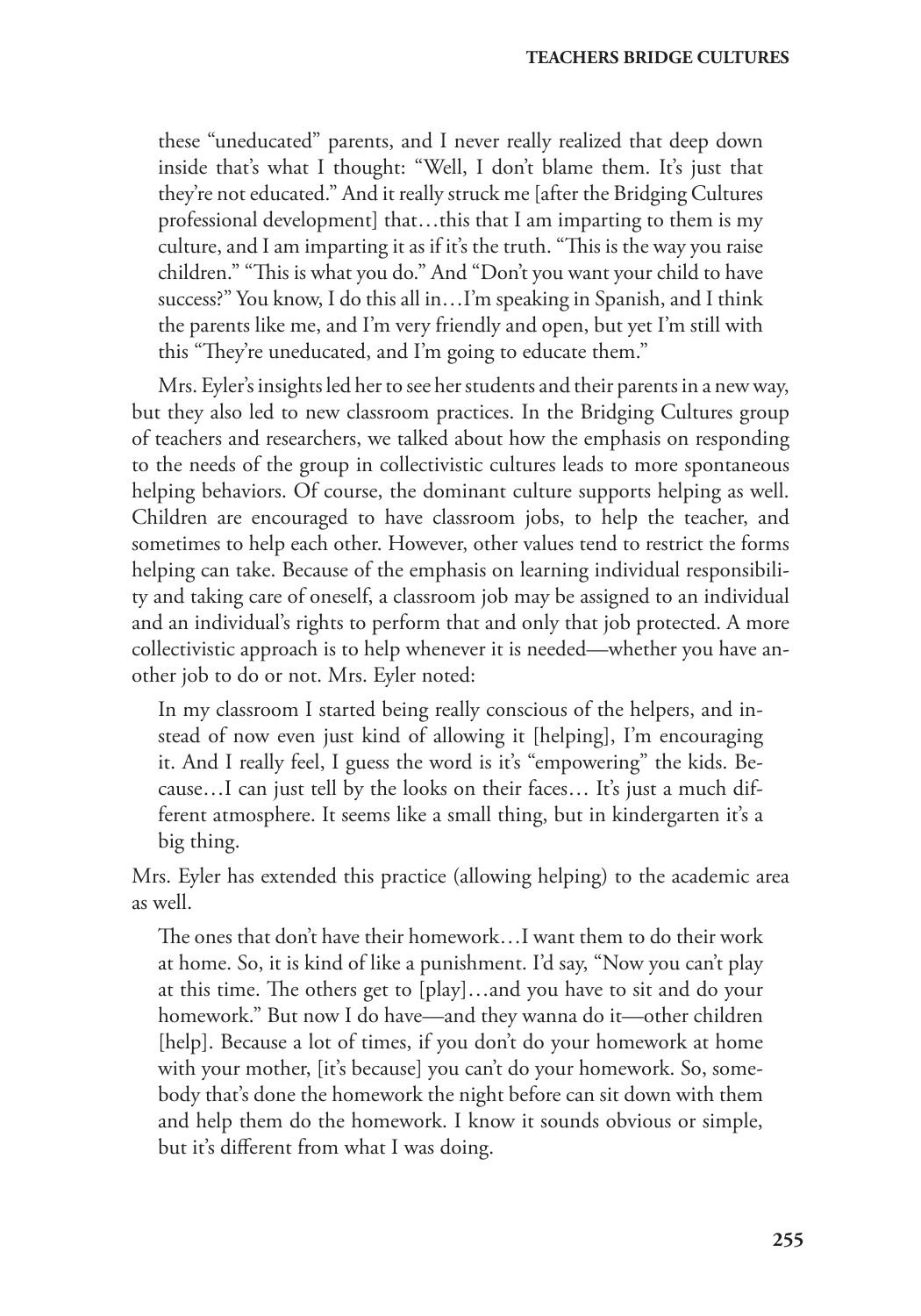In response to a question about what was different about the Bridging Cultures professional development compared to other workshops or classes on multicultural education, Mrs. Eyler said:

 Why was this experience different to me? Because I know I've probably read things that had that title, and I had a really superficial understanding of what they meant. But it did not alter my way of being in the classroom—and this did. Everything I've ever gone to about culture was about their culture, and this is exactly [the] point: *I* have a culture, too, and it dictates what I do. It's not just, "Oh, well, the Latino parents do this and that because that is their culture." I do what I do because of my culture, and this is the first time that I really had an understanding of that, and not, you know, just thinking, "Well, yes, you read to your children, and that's a universal right idea." No, that's from my culture.

Perhaps the most powerful point this teacher is making in her reflections is that she now recognizes that her own actions and beliefs stem from a cultural perspective. It is not only her students who "have culture." This altered perception seems to translate to a remarkably different stance toward parents and an openness to different strategies for running her classroom.

## **Discussion**

The Bridging Cultures Project is an example of translational research in the field of education: We have taken basic research and theory of culture and human development and applied it to professional development of elementary school teachers working with Latino immigrant families in Southern California; these families originate in Mexico and Central America (e.g., Greenfield & Quiroz, 2013). For example, we first learned that helping was a more important value for Latino immigrant parents than for their children's teachers in our research (Raeff et al., 2000/2003); in our first workshop we found out that this value difference was causing problems for the teachers: Children wanted to help each other with classroom tasks that were individually assigned. However, through the Bridging Cultures workshops, they became aware of the "problem" as a matter of culture, that two different value systems were at play. Based on this knowledge, they altered their classroom practices related to helping, each in their own way. For instance, one teacher expanded sign-up for each classroom task from one to two children. Another teacher just let as many help with each task as wanted to. With these changes, things went much more smoothly for teachers and students. Many more examples of translation from research to professional development and practice can be found in Rothstein-Fisch and Trumbull (2008).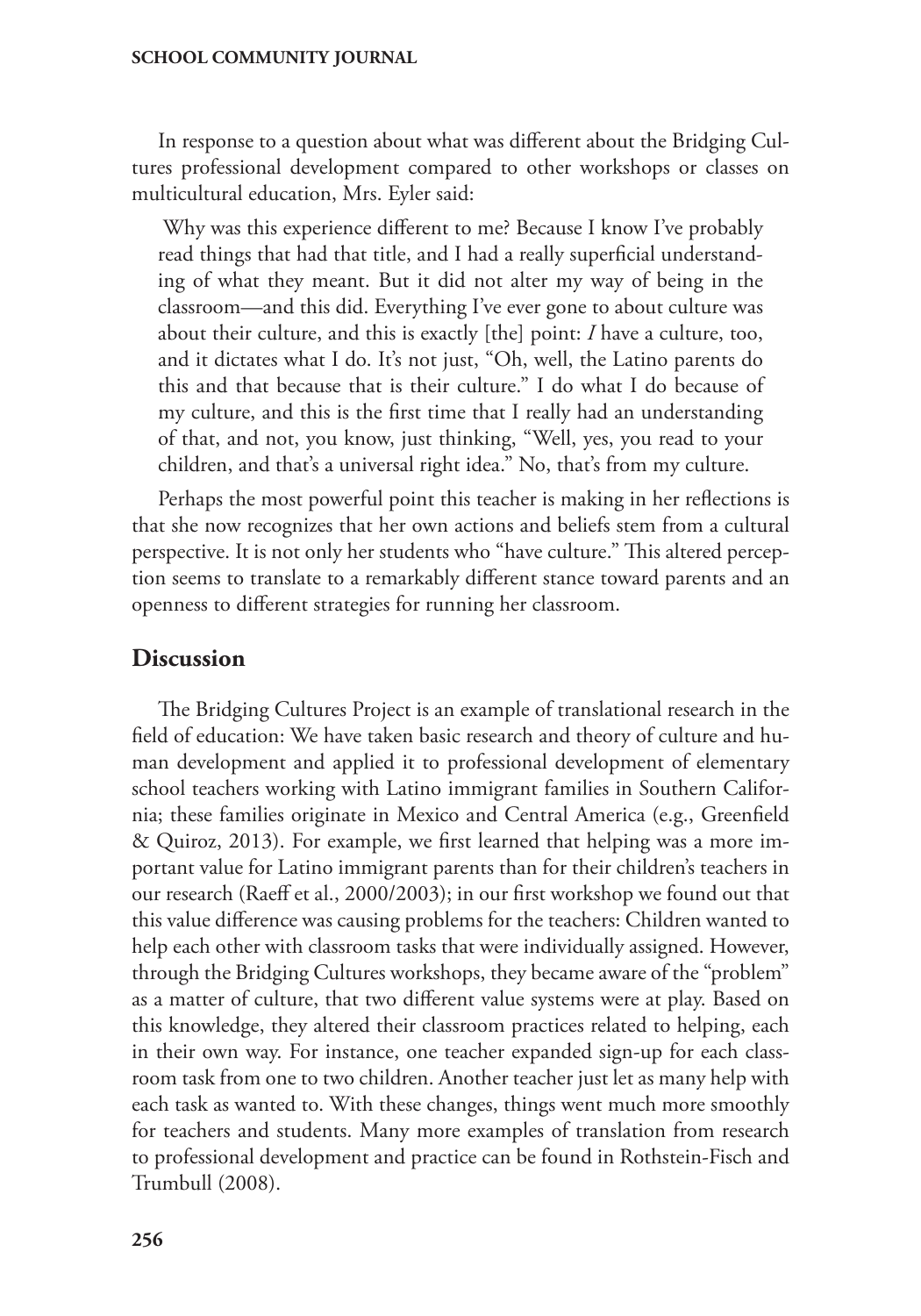## **Why Does Bridging Cultures Professional Development Work?**

The ongoing Bridging Cultures research project, beyond the initial three workshops, was highly effective as professional development for the teachers. Teacher professional development is frequently unsuccessful in meeting the goal of effecting deep change in teachers' classroom practices (Darling-Hammond et al., 2017). One reason is that school districts often do not have the resources to offer the kind of extended professional development that can prepare and sustain teachers for any complex or meaningful changes in their practice (Trumbull & Gerzon, 2013). Another reason is that professional development focused on practice, that is, activities of implementation, is not as powerful in maintaining teachers' engagement in a new practice or adjusting it to their own students' needs as a professional development that explores the rationale for engaging in a given practice (Trumbull et al., 2001). A third reason is that many professional development efforts do not provide for the kind of collaboration among teachers now thought to be essential to successful professional development (Borko, 2004; Darling-Hammond et al., 2017). Bridging Cultures addressed all of these issues in addition to the content related to research and theory about culture.

#### *Economy and Generativity of the Framework*

The framework of individualism–collectivism is both *economical* and *generative*. It is economical in that it has a limited number of powerful constructs that explain a lot of behavior. The framework of individualism–collectivism incorporates and explains the relations among many important cultural elements previously regarded as separate: intragroup relations (particularly responsibility to the family), attitudes toward authority, roles and role relations (e.g., according to sex, age), norms of communication, the value and use of objects, and attitudes toward discipline, among others. All of these have their expression in the classroom. The framework is generative in that it has the power to suggest many possible insights and interventions in several areas. The teachers in the project have not stopped coming up with new ideas and applications over a period of two decades.

#### *Facilitating Teaching*

Teachers say the framework makes teaching easier and decision-making more informed. Now, because they are tapping their students' natural ways of interacting and learning, teachers are more easily engaging their students. Now, based on their new insights, they are building on the cultural strengths of the children and their home cultures. In fact, teachers *were* using some of these culturally responsive strategies before Bridging Cultures came along; however,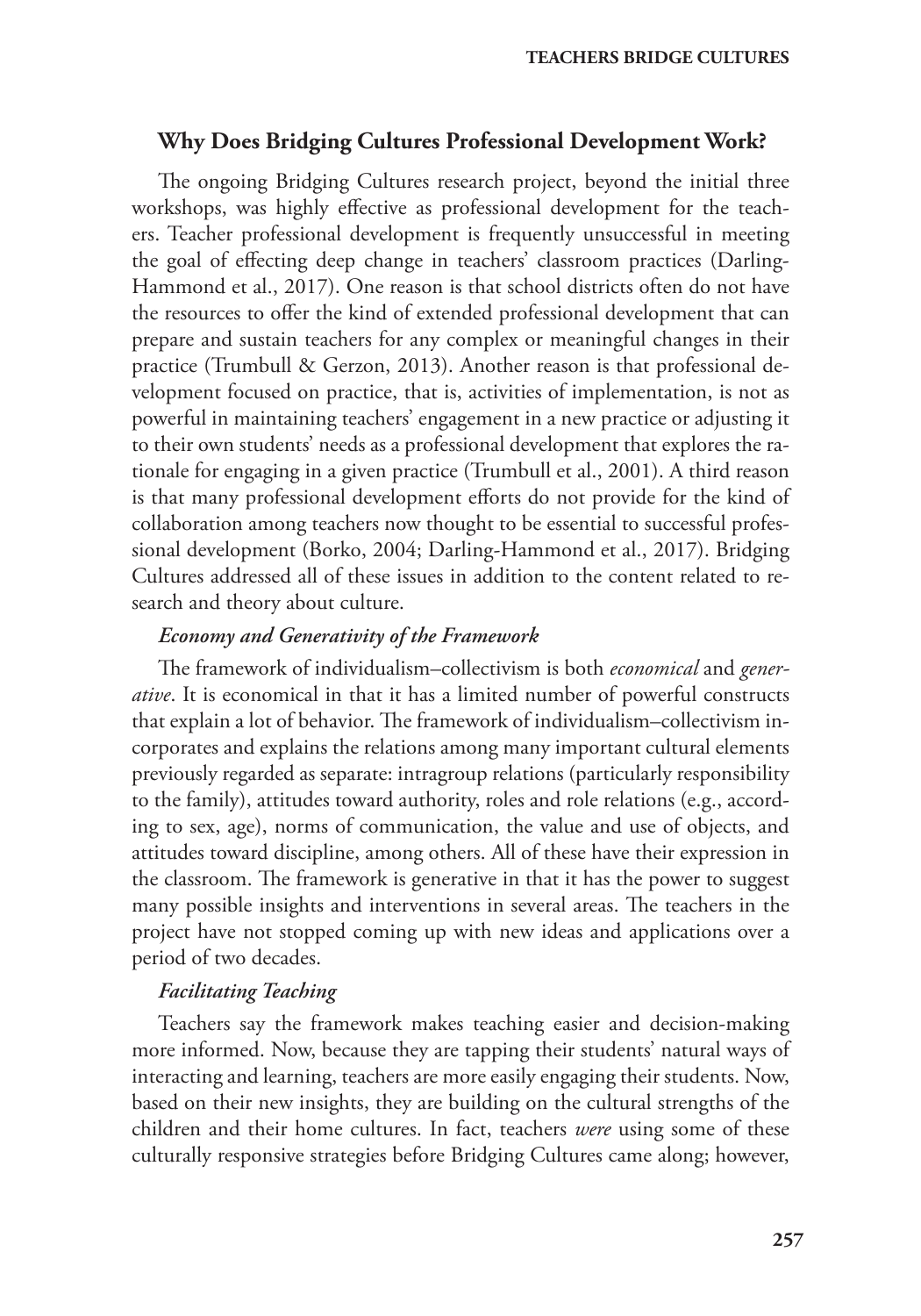now that they have a rationale (and have a clear name for them), they are persisting in them more wholeheartedly and looking for ways to expand on them.

#### *Ongoing Collaboration*

A key factor in the success of Bridging Cultures was undoubtedly the ongoing collaboration the project supported. Teachers had a group of experienced teaching colleagues and a cadre of experts on the framework to discuss their innovations with—conditions associated with successful professional development (Darling-Hammond et al., 2017). The quality of their discussions was, no doubt, enhanced by their being a group of highly recommended, carefully selected professionals.

Here is where a distinction needs to be made between the expected power of professional development of this sort versus that of preservice education. While preservice educators have been enthusiastic about the framework and have produced reflections suggestive of changes in their perceptions, they have not had the same opportunities to test their learning against daily classroom experiences. Nor have they had the benefit of a professional community with whom to have such conversations as the Bridging Cultures teachers have had.

#### *Latitude in Application*

Another reason that teachers may readily apply the framework is that doing so does not mean they must abandon existing curriculum or instructional strategies they value. For example, a social action or critical pedagogical approach to teaching, in which teachers seek to empower students through development of skills and knowledge that have meaning for their lives (McLaren, 2015), is only strengthened by a stance of mutuality with parents and community. Multicultural curriculum that is taught in ways harmonious with students' ways of communicating and learning is likely to be all the more powerful.

 Because the approach is nonprescriptive, teachers can apply the framework in ways that make sense in their classrooms. There is no recommended mix of individualism and collectivism offered to teachers, and although most innovations have been in the direction of more collectivism, teachers recognize that the point is not that individualism is bad and collectivism is good. Mrs. Eyler said, "I think that is a good point to bring out about culture…that…we're not saying collectivism is right, and individualism is wrong. We're just saying to recognize [that they're] different."

#### *What Is to Be Lost or Gained?*

When cultural differences are misunderstood or devalued, much stands to be lost. Losses are often very personal—people's sense of who they are, their relationships with families, a sense of belonging in school or in the larger society can all be damaged. Mrs. Amada Pérez, a Latina third grade teacher, commented: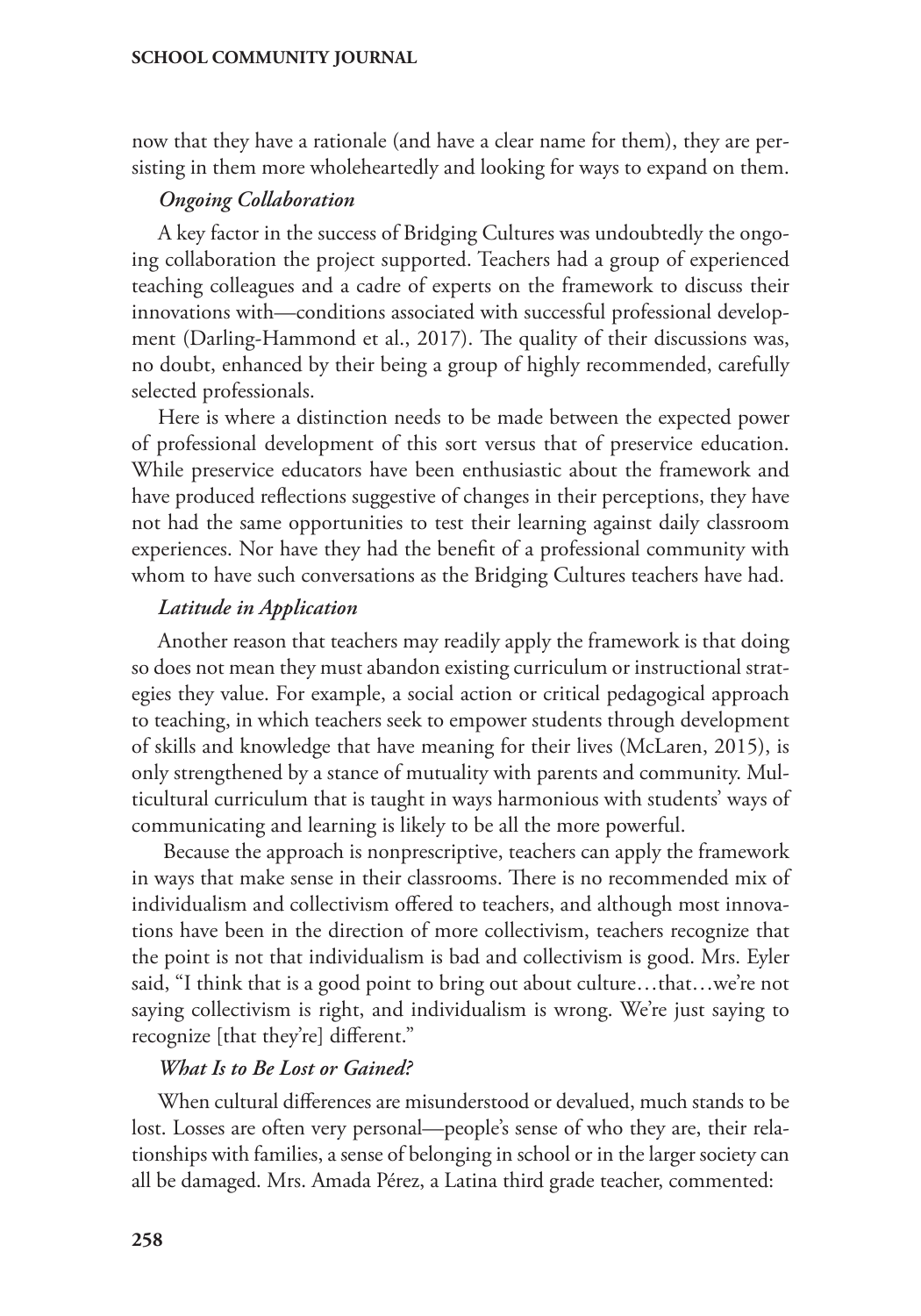It's interesting, as a child…you begin to feel the conflict…and the difference between school and home. But what oftentimes starts to happen is you start believing that the one in the school is the right one and that your parents are…wrong—and then all sorts of conflict begins in the home because of it.

Moments later she said,

I remember going through it [the conflict] as a child—as an immigrant child—and trying…to understand this system. And in my family, it ended up where the school was right, and the teachers were right, and their value became more important…and because of that many of my brothers just stopped communicating completely with my father, because he represented the bad, the wrong way, and that was hard.

Bridging Cultures has brought about a process of re-valuing their original cultures among the Latino teachers in the group. A sobering sense of the kinds of compromises they have had to make in order to survive and succeed in U.S. schools and society descended at various times on these particular teachers. The non-Latino teachers underwent their own process of realizing that despite all their good intentions and efforts to be culturally sensitive, they had another distance to go to get there, especially in recognizing that the ways of the school and the ways they acted were also cultural.

The potential losses are academic as well. When students do not fully engage in the classroom, when their parents cannot find ways of being part of the school community, or—worse—when classroom approaches virtually shut students or parents out, academic success is seriously jeopardized (Valdez et al., 2007; Walker et al., 2009).

The potential gains of teachers' expanded understanding of culture are great because of its effect on teachers' attitudes toward student behaviors such as helping and sharing and their more mutual stance towards families. When students have a sense of belonging in their own schools, they are far more likely to participate actively as learners and have a sense of academic self-efficacy (McMahon et al., 2009). Likewise, when parents feel that they belong, they are more likely to be involved in their children's schooling, something known to support student achievement (Walker et al., 2009). Mrs. Elvia Hernandez, a Latina K–1 Bridging Cultures teacher, designed extensive changes to her parent involvement practices to increase parents' sense of belonging in the classroom and school, with much success (Trumbull et al., 2003).

#### **Implications**

We believe that professional development like that of Bridging Cultures development that goes beyond surface-level descriptions of culture to an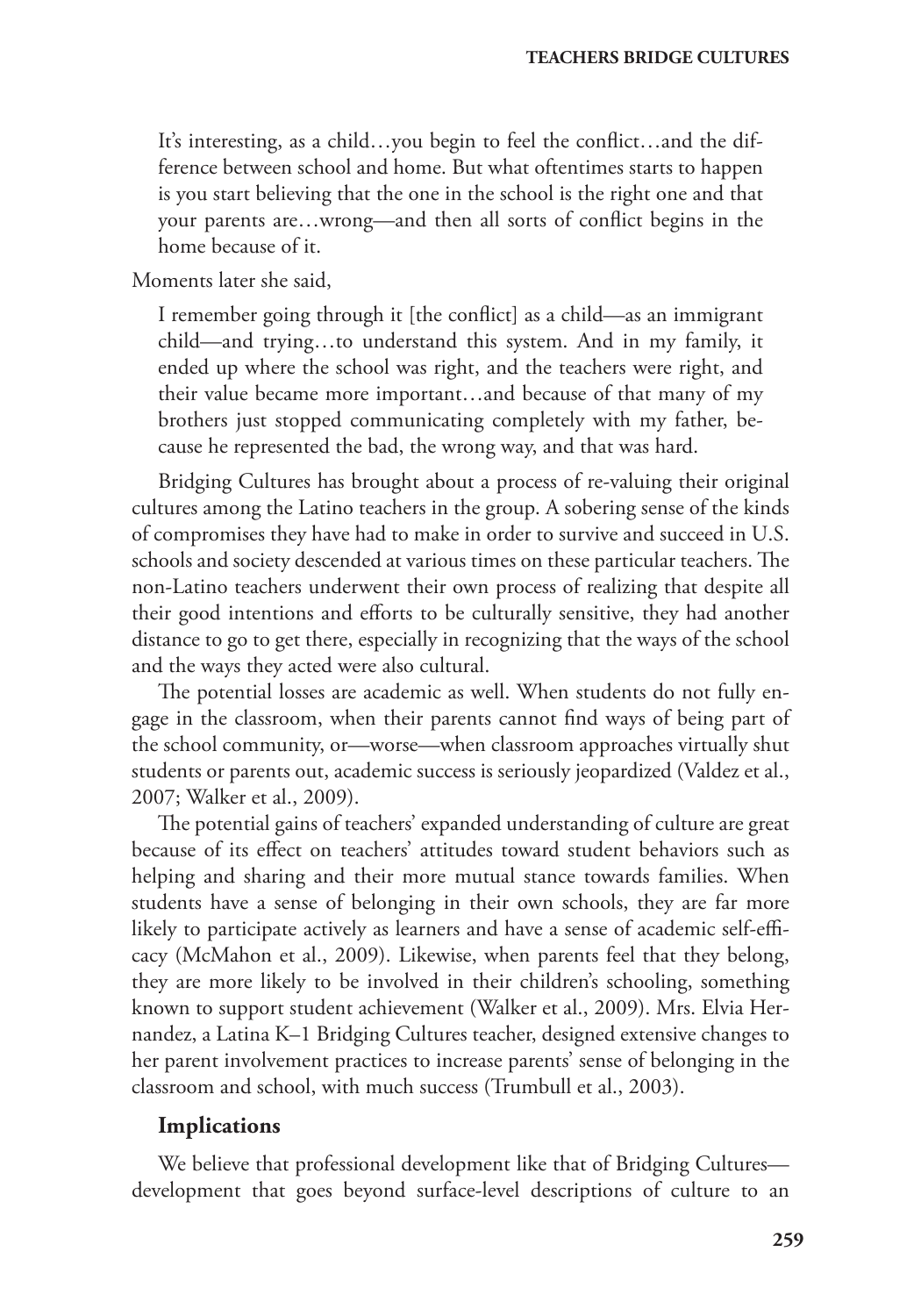examination of core values—is a promising complement to many existing approaches to culturally responsive schooling. The lack of teachers of color who come from the backgrounds of significant numbers of students is a serious deficiency in our educational system. However, the solution to unresponsive schooling is not only to diversify the teaching workforce. Ethnic group membership is not always enough to ensure culturally responsive pedagogy for two reasons. First, explicit knowledge of the values of one's own culture and others' cultures is needed. Such knowledge tends to remain implicit, and teachers may not be able to recognize sources of home–school conflict and, thus, identify solutions. Second, teacher preparation and evaluation processes push even collectivistic teachers in the direction of the default individualistic approach to education. When teachers do use their cultural knowledge (often intuitively) to design culturally responsive instruction, they may be censured at evaluation time by administrators who do not recognize the appropriateness of their practices (Mercado & Trumbull, 2018; Nelson-Barber & Mitchell, 1992; Trumbull et al., 2001). However, when teachers have a strong rationale for their practices, they can educate their evaluators—something Bridging Cultures teachers have been able to do.

### **Limitations and Future Direction**

This was a fairly intensive and long-term investment in a small, specially selected group of teachers by a group of researchers. Potential limitations in mounting similar projects are (a) difficulties in funding this kind of professional development, and (b) challenges in scaling it up to work for larger groups—such as all teachers in a school or district—not just a select few exceptional teachers. One answer to the funding issue lies in partnerships between schools and universities or other organizations capable of enabling such work. A partial answer to the scaling concern can be seen in the fact that five of the seven original teacher participants provided workshops and follow-up guidance to their colleagues. Thus, the professional development effectively functioned as a train-the-trainer approach, allowing for dissemination of the model and teachers' innovations. We would hope that the success of our model, documented here and in a number of other publications (e.g., Rothstein-Fisch & Trumbull, 2008; Trumbull et al., 2001, 2003), will inspire fellow educators to seek collaborations that allow them to support such work and potentially scale the Bridging Cultures approach up to larger groups. Documentation of the effects of such projects will be an important contribution to the literature.

## **Conclusion**

The innovations of these teachers have been documented in numerous publications and have served as a source of inspiration to other teachers in and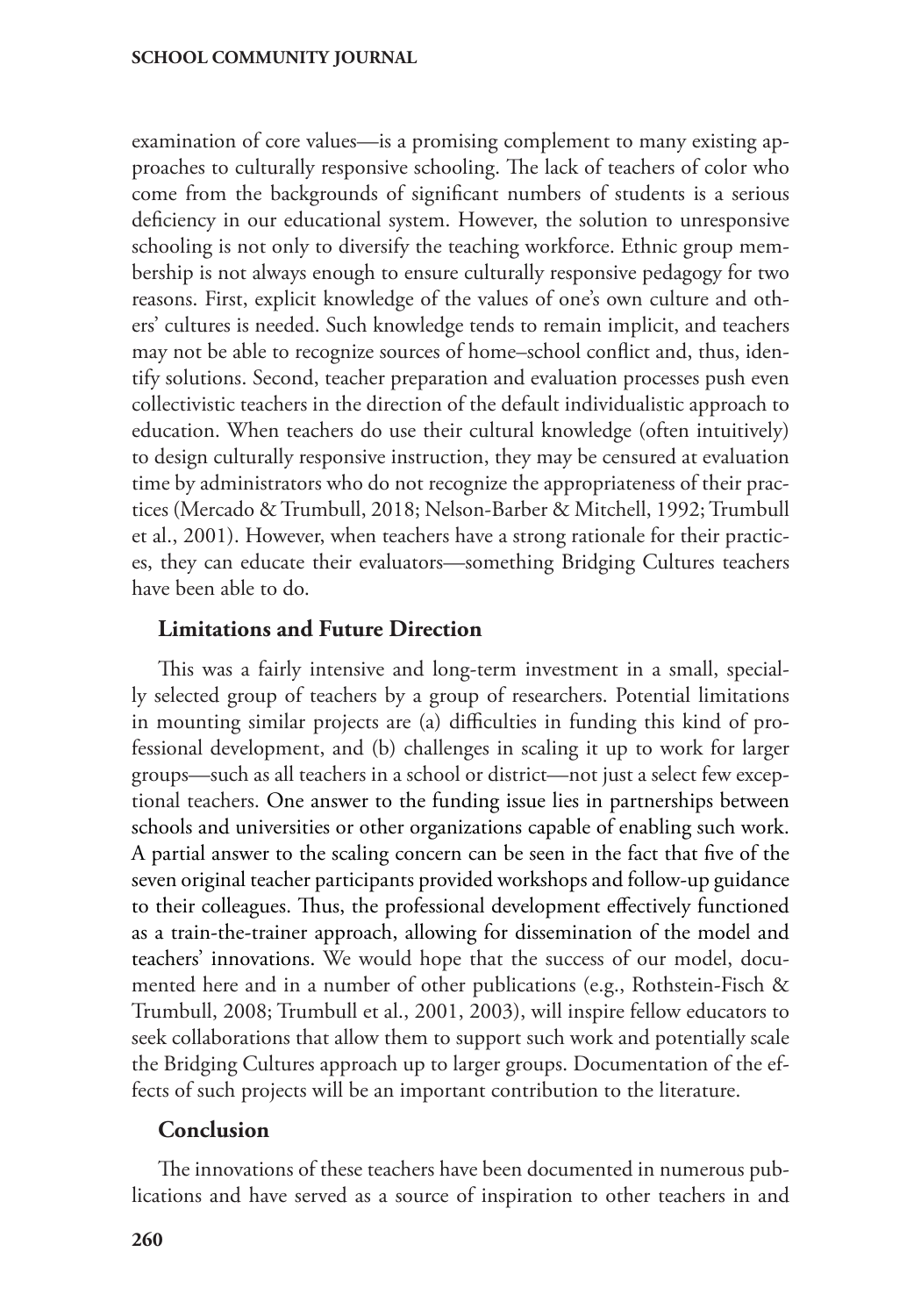beyond their own districts. We believe the Bridging Cultures project is unusual in that a nonprescriptive teacher professional development effort based on cultural theory and research supported teacher innovation in virtually all aspects of schooling: instruction, assessment, classroom organization, classroom management, home–school relations, and parent involvement. By examining schooling through the perspective of broad cultural values, teachers came to see how every element of classroom and school life has cultural roots. From that point, it was a short step to applying that insight to evaluating and sometimes modifying practices in every realm of teaching in an effort to meet the needs of students and their families.

## **References**

- Au, K., & Jordan, C. (1981). Teaching reading to Hawaiian children: Finding a culturally appropriate solution. In H. Trueba, G. Guthrie, & K. Au (Eds.), *Culture and the bilingual classroom* (pp. 139–152). Newbury House.
- Banks, J. A. (2004). Teaching for social justice, diversity, and citizenship in a global world. *The Educational Forum*, *68*(4), 296–305.
- Borko, H. (2004). Professional development and teacher learning: Mapping the terrain. *Educational Researcher*, *33*(8), 3–15.
- Burgos-Cienfuegos, R., Vasquez-Salgado, Y., Ruedas-Gracia, N., & Greenfield, P. M. (2015). Disparate cultural values and modes of conflict resolution in peer relations: The experience of Latino first generation college students. *Hispanic Journal of Behavioral Sciences, 37,*  365–397.
- Cronjé, J. C. (2011). Using Hofstede's cultural dimensions to interpret cross-cultural blended teaching and learning. *Computers & Education*, *56*(3), 596–603.
- Darling-Hammond, L., Hyler, M. E., & Gardner, M. (2017). *Effective teacher professional development*. Learning Policy Institute.
- Darling-Hammond, L., Wei, R. C., Andree, A., Richardson, N., & Orphanos, S. (2009). *Professional learning in the learning profession.* National Staff Development Council.
- Desimone, L. M. (2011). A primer on effective professional development. *Phi Delta Kappan*, *92*(6), 68–71.
- Durand, T. M. (2011). Latina mothers' cultural beliefs about their children and education: Implications for effective and empowering home–school partnerships. *Urban Review, 43*(2), 255–278.
- Eriks-Brophy, A., & Crago, M. (1993, April 12–16). *Transforming classroom discourse: Forms of evaluation in Inuit IR and IRe routines* [Paper presentation]. American Educational Research Association Annual Meeting, Atlanta, GA, United States.
- Esau, P. C., Daley, C. D., Greenfield, P. M., & Robles-Bodan, F. J. (2013). Bridging cultures parent workshops: Developing cross-cultural harmony in schools serving Latino immigrant families. In G. Marsico, K. Komatsu, & A. Iannaccone (Eds.), *Crossing boundaries: Intercontextual dynamics between family and school* (pp. 301–324). Information Age.
- Gay, G. (1983). Multiethnic education: Historical developments and future prospects. *Phi Delta Kappan*, *64*(8), 560–563.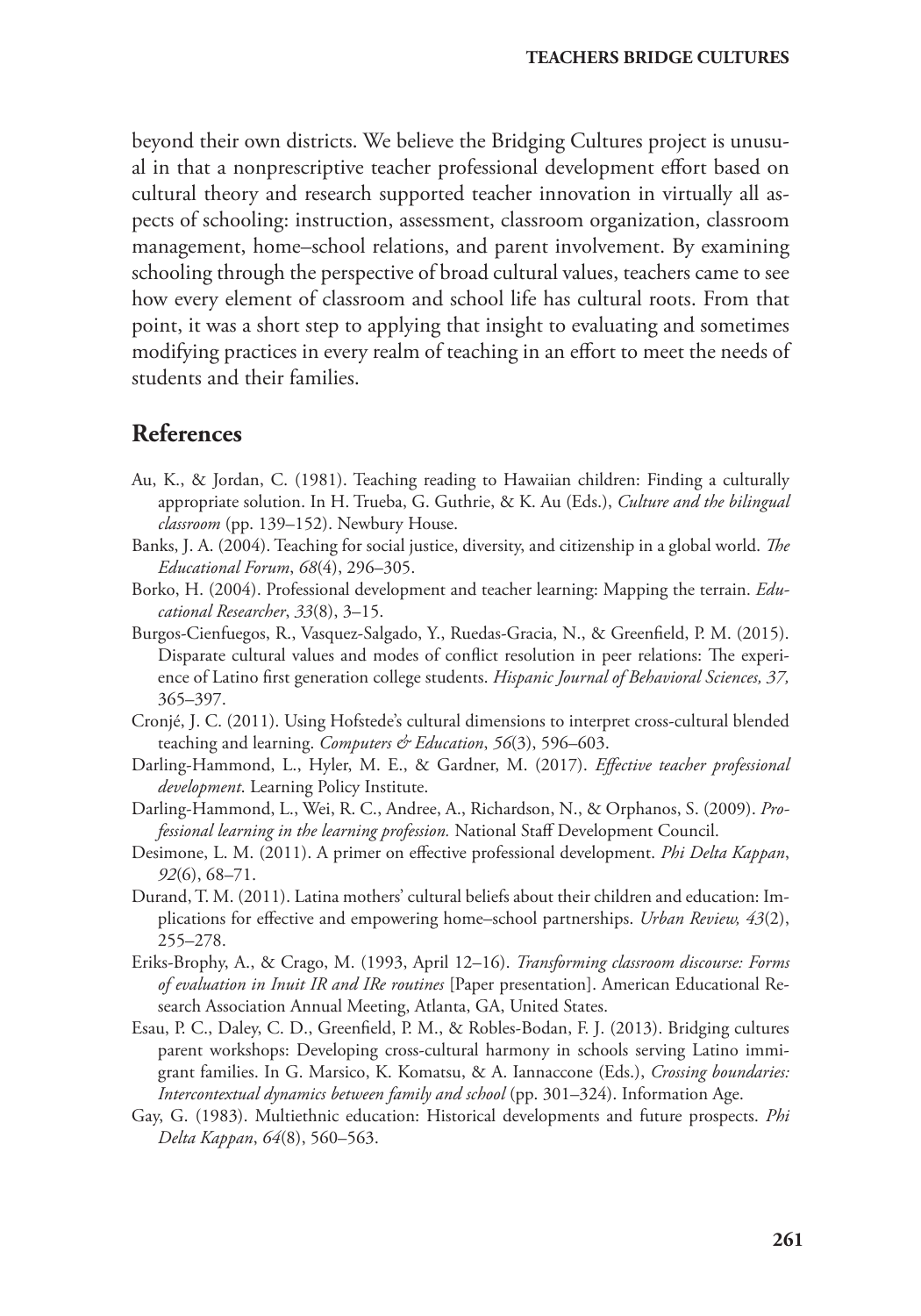- Greenfield, P. M. (2014). Independence and interdependence as developmental scripts: Implications for theory, research, and practice. In P. M. Greenfield & R. R. Cocking (Eds.), *Cross-cultural roots of minority child development* (20th anniversary Classic ed.). Psychology Press. (Reprinted from pp. 1–37, 1994, Erlbaum)
- Greenfield, P. M. (2006). Applying developmental psychology to bridge cultures in the classroom. In S. I. Donaldson, D. E. Berger, & K. Pezdek (Eds.), *Applied psychology: New frontiers and rewarding careers* (pp.135–152). Erlbaum.
- Greenfield, P. M. (2009). Linking social change and developmental change: Shifting pathways of human development. *Developmental Psychology, 45,* 401–418.
- Greenfield, P. M. (2016). Social change, cultural evolution, and human development. *Current Opinion in Psychology, 8,* 84–92.
- Greenfield, P. M., & Cocking, R. R. (Eds.). (2014). *Cross-cultural roots of minority child development* (20th anniversary Classic ed.). Psychology Press. (Reprinted from 1994, Erlbaum)
- Greenfield, P. M., & Quiroz, B. (2013). Context and culture in the socialization and development of personal achievement values: Comparing Latino immigrant families, European American families, and elementary school teachers. *Journal of Applied Developmental Psychology, 34,* 108–118.
- Greenfield, P. M., Quiroz, B., & Raeff, C. (2003). Cross-cultural conflict and harmony in the social construction of the child. In C. Rothstein-Fisch (Ed.), *Readings for Bridging Cultures: Teacher education module* (pp. 31–46). Erlbaum. (Reprinted from *New directions for child and adolescent development*, Vol. 87, pp. 93–108, by S. Harkness, C. Raeff, & C. M. Super, Eds., 2000, Jossey-Bass)
- Greenfield, P. M., Raeff, C., & Quiroz, B. (1996). Cultural values in learning and education. In B. Williams (Ed.), *Closing the achievement gap: A vision for changing beliefs and practices*  (pp. 37–55). Association for Supervision and Curriculum Development.
- Greenfield, P. M., Trumbull, E., Keller, H., Rothstein-Fisch, C., Suzuki, L., Quiroz, B., & Maynard, A. (2006). Cultural conceptions of learning and development. In P. Winne (Ed.), *Handbook of educational psychology* (2nd ed., pp. 675–692). American Psychological Association.
- Hofstede, G. (1980). *Culture's consequences: International differences in work-related values.* Sage.
- Hofstede, G. (1983). National cultures revisited. *Behavior Science Revisited, 18,* 285–305.
- Kagan, D. M. (1992). Implication of research on teacher belief. *Educational Psychologist*, *27*(1), 65–90.
- Ladson-Billings, G. (1995). Toward a theory of culturally relevant pedagogy. *American Educational Research Journal*, *32*(3), 465–491.
- McCarty, T., & Lee, T. (2014). Critical culturally sustaining/revitalizing pedagogy and Indigenous education sovereignty. *Harvard Educational Review*, *84*(1), 101–124.
- McLaren, P. (2015). *Life in schools: An introduction to critical pedagogy in the foundations of education*. Routledge.
- McMahon, S. D., Wernsman, J., & Rose, D. S. (2009). The relation of classroom environment and school belonging to academic self-efficacy among urban fourth- and fifth-grade students. *The Elementary School Journal*, *109*(3), 267–281.
- Mercado, G., & Trumbull, E. (2018). Mentoring beginning immigrant teachers: How culture may impact the message. *International Journal of Psychology, 53,* S2, 44–53.
- Nelson-Barber, S., & Mitchell, J. (1992). Restructuring for diversity: Five regional portraits. In M. E. Dilworth (Ed.), *Diversity in teacher education* (pp. 229–262). Jossey-Bass.
- Oyserman, D., & Sorensen, N. (2009). Understanding cultural syndrome effects on what and how we think: A situated cognition model. In R. S. Wyer, C.-Y. Chiu, & Y.-Y. Hong (Eds.), *Understanding culture: Theory, research, and application* (pp. 25–52). Psychology Press.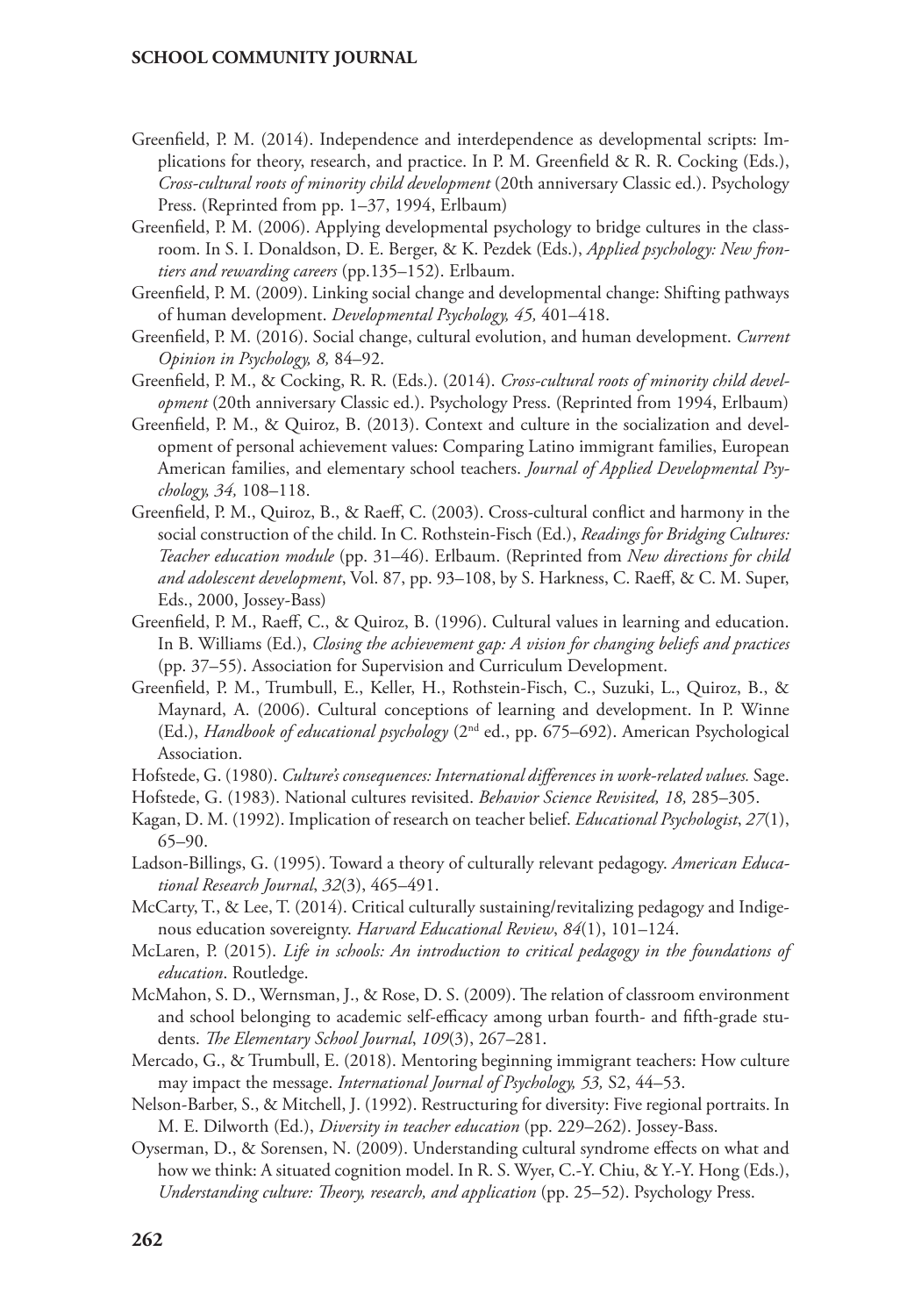- Paris, D., & Alim, H. S. (2014). What are we seeking to sustain through culturally sustaining pedagogy? A loving critique forward. *Harvard Educational Review*, *84*(1), 85–100.
- Park, H., Joo, J., Quiroz, B., & Greenfield, P. M. (2015). Sociodemographic factors influence cultural values: Comparing European American with Korean mothers and children in three settings—Rural Korea, urban Korea, and Los Angeles*. Journal of Cross-Cultural Psychology, 46,* 1131–1149.
- Preacher, K. J. (2001, April). Calculation for the chi-square test: An interactive calculation tool for chi-square tests of goodness of fit and independence [Computer software]. http:// quantpsy.org
- Quiroz, B., Greenfield, P. M., & Altchech, M. (2003). Bridging Cultures with a parent–teacher conference*.* In C. Rothstein-Fisch (Ed.), *Readings for Bridging Cultures: Teacher education module* (pp. 27–30). Erlbaum. (Reprinted from "Bridging Cultures with a parent–teacher conference," 1999, *Educational Leadership*, *56*(7), 68–70)
- Raeff, C., Greenfield, P. M., & Quiroz, B. (2003). Developing interpersonal relationships in the cultural contexts of individualism and collectivism. In C. Rothstein-Fisch (Ed.), *Readings for Bridging Cultures: Teacher education module* (pp. 47–62). Erlbaum. (Reprinted from *New directions for child and adolescent development*, Vol. 87, pp. 59–74, by S. Harkness, C. Raeff, & C. M. Super, Eds., 2000, Jossey-Bass)
- Richardson, V. (1994). Conducting research on practice. *Educational Researcher*, *23*(5), 5–10.
- Rothstein-Fisch, C., & Trumbull, E. (2008). *Managing diverse classrooms: How to build on students' cultural strengths*. ASCD.
- Suina, J. H., & Smolkin, L. B. (1994). From natal culture to school culture to dominant society culture: Supporting transitions for Pueblo Indian students. In P. M. Greenfield & R. R. Cocking (Eds.), *Cross-cultural roots of minority child development* (pp. 115-130). Erlbaum.
- Tikunoff, W. J., & Ward, B. A. (1983). Collaborative research on teaching. *The Elementary School Journal*, *83*(4), 453–468.
- Triandis, H. (1989). Cross-cultural studies of individualism and collectivism*. Nebraska Symposium on Motivation*, *37*, 43–133.
- Triandis, H. C. (2018). *Individualism and collectivism*. Routledge.
- Trumbull, E., & Gerzon, N. (2013). *Professional development on formative assessment: Insights from research and practice*. WestEd.
- Trumbull, E., Greenfield, P. M., Rothstein-Fisch, C., & Quiroz, B. (2001). *Bridging Cultures between home and school: A guide for teachers*. Erlbaum.
- Trumbull, E., Rothstein-Fisch, C., & Hernandez, E. (2003). Parent involvement—According to whose values? *School Community Journal*, *13*(2), 45–72. http://www.adi.org/journal/ fw03/Trumbull,%20et%20al.pdf
- Valdés, G. (1996). *Con respeto*. Teachers College Press.
- Valdez, M. F., Dowrick, P. W., & Maynard, A. E. (2007). Interactions between home and school in a Samoan community. *The Urban Review, 39*(1), 67–92.
- Vasquez-Salgado, Y., Greenfield, P. M., & Burgos-Cienfuegos, R. (2014). Exploring home– school value conflicts: Implications for academic achievement and well-being among Latino first generation college students. *Journal of Adolescent Research, 30,* 1–35. https://doi. org/10.1177/0743558414561297
- Vasquez-Salgado, Y., Ramirez, G., & Greenfield, P. M. (2018). The impact of home–school cultural value conflicts and President Trump on Latina/o first generation university students' attentional control. *International Journal of Psychology, 53*, 81–90.
- Walker, J. M., Hoover-Dempsey, K., Ice, C. L., & Whitaker, M. C. (2009). Parental involvement supports better student learning. In R. Deslandes (Ed.), *International perspectives on*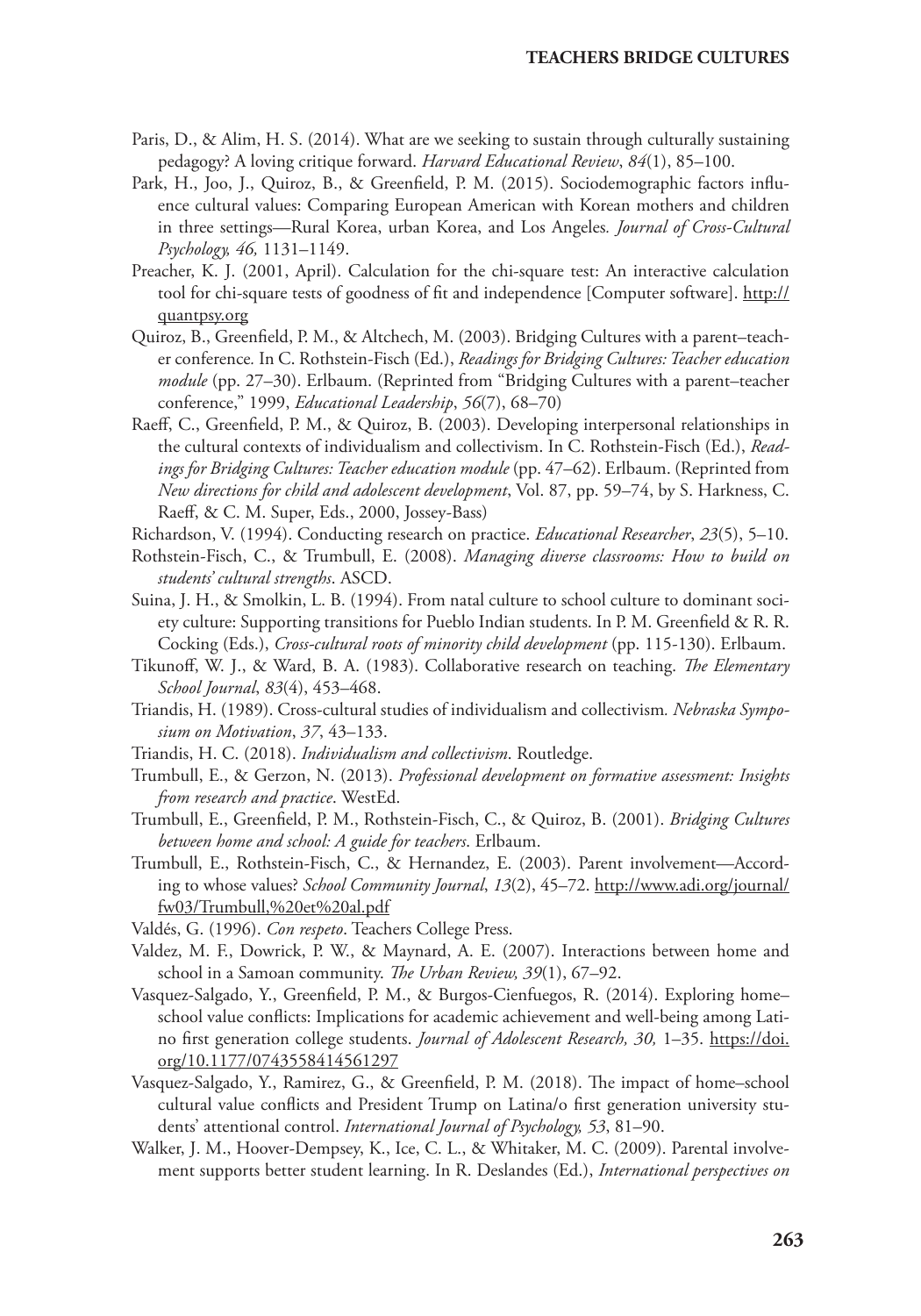*student outcomes and homework: Family–school–community partnerships* (pp. 25–38). Routledge.

Zeichner, K. M., & Liston, D. P. (2013). *Reflective teaching: An introduction*. Routledge.

Zepeda, M., Gonzalez-Mena, J., Rothstein-Fisch, C., & Trumbull, E. (2006). *Bridging cultures in early care and education: A training module.* Erlbaum.

**Authors' Notes:** The Bridging Cultures Project was initiated by Lead Author Trumbull when she was at WestEd and has been trademarked by that organization, which funded the workshops described in this article. Authors Greenfield, Quiroz, Rothstein-Fisch, and Trumbull developed and led the Bridging Cultures workshops. Author Trumbull documented Bridging Cultures workshops and meetings with copious notes, clarifying with participants statements attributed to them. She worked closely with Authors Rothstein-Fisch and Maynard to analyze teachers' language about their perceptions, attitudes, and practices with regard to relevance to the individualism– collectivism framework. She is principal author of this article and led the writing effort. Author Rothstein-Fisch conducted observations in all teachers' classrooms and did post-observation interviews as well as follow-up interviews with teachers. Her extensive notes are a great body of data on teacher change over time. She contributed to the writing of this article. Author Maynard supervised videotaping of the Bridging Cultures professional development workshops and led the process of linguistic analysis of teachers' language on some 12 hours of videotape. She contributed to the editing of this article. Author Greenfield, whose earlier research was the foundation for the research reported in this paper, guided the theoretical perspective of the research and quantitative data analysis, which she carried out and wrote up with Author Yuan. She has been instrumental in interpreting findings and editing the article. Author Quiroz developed the scenarios used in the pretest and posttest assessments.

The authors wish to thank the collaborating teachers of the Bridging Cultures Project: Marie Altchech, Catherine Daley, Kathryn Eyler, Elvia Hernandez, Giancarlo Mercado, Amada Pérez, and Pearl Saitzyk. Their comments are published with their permission. We would also like to note the lasting influence of the Bridging Cultures professional development experience: The seven teachers, who became researchers in their own classrooms, all went on to take various leadership roles in their districts, crediting the Bridging Cultures professional development with fostering their ability to do so. Mr. Mercado (now Dr. Mercado) recently completed a doctorate and did his research on the experience of mentor teachers working cross-culturally (Mercado & Trumbull, 2018). Ms. Daley has become the principal of a very successful public school whose students are mostly immigrants. Mrs. Pérez embarked on a new career as a professional developer, combining a Bridging Cultures approach with critical pedagogy, and also authored two children's books reflecting her Chicano cultural values. Ms. Saitzyk and Mrs. Altchech offered Bridging Cultures-related professional development to their colleagues, as did Mr. Mercado, Ms. Daley, and Mrs. Pérez. Both Mrs. Hernandez and Mrs. Eyler developed new approaches to involving parents in the classroom. Mrs. Altchech and Mrs. Hernandez both published collaborative papers with the researchers detailing their own innovations to better include Latino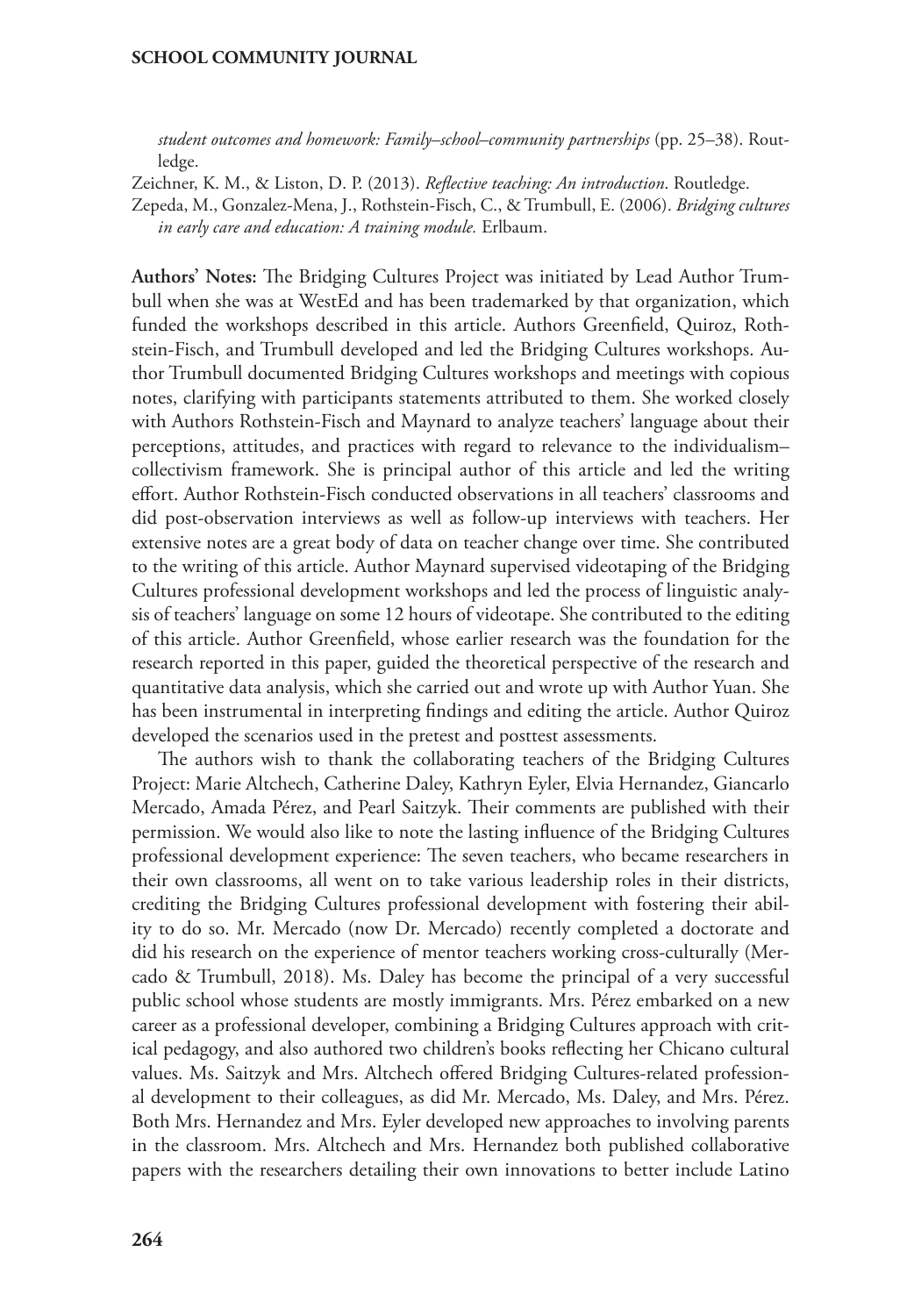immigrant parents in classroom life and their children's education (Quiroz, Greenfield, & Alchech, 2003; Trumbull, Rothstein-Fisch, & Hernandez, 2003).

Elise Trumbull is an independent educational researcher and applied linguist, who has long engaged in research related to improving equity and effectiveness in the education of underserved students from a range of linguistic and cultural backgrounds. She is a co-founder of the Bridging Cultures Project, developed when she was a senior research associate at WestEd. She has experience as an educator of young children and a university lecturer. Many of her collaborations have involved teacher–researchers who bring deep knowledge of the contexts in which they teach—knowledge critical to understanding why particular interventions succeed or fail with students. Correspondence concerning this article may be addressed to Elise Trumbull, Ed.D., 21 Baypoint Village Drive, San Rafael, CA 94901, or email elisetrumbull@comcast.net

Patricia M. Greenfield is distinguished professor of psychology at University of California, Los Angeles (UCLA). Her current theoretical and research interests center on the relationship between social change, culture, and human development. She is a co-founder of the Bridging Cultures Project, described in this article. The concept of cross-cultural value conflict, central to the article and her research, has in recent years been extended to the college experience of first generation Latino students. She is lead author of another article in this issue using the Bridging Cultures paradigm to address the needs of families from Central America who have experienced long-term parent– child separations in a process of serial immigration.

Carrie Rothstein-Fisch is a professor of educational psychology at California State University, Northridge. She is also co-coordinator of the Master of Arts in Early Childhood Education. She is a co-founder of the Bridging Cultures Project and brought her teacher educator expertise to collecting the observational and interview data. Her interests include how understanding cultural mismatch can help educators create culturally harmonious learning opportunities for children. She also serves as a consultant for the Faculty Initiative Project, developing resources for early childhood professionals.

Ashley E. Maynard is professor of psychology at the University of Hawaii at Manoa. Her lab group—at the nexus of cultural, community, and developmental psychology—uses ethnography and mixed methods to understand the various ways that contexts, including changing contexts, affect development as an adaptive process.

Blanca Quiroz is associate professor in the Doctor of Leadership in Education Program at Concordia University in Irvine, CA. Early in her career she taught elementary school in the Los Angeles Unified School District (LAUSD). She has taught at the university level and also served two federally funded centers as an expert in early childhood education, migrant education, and education for English learners, training professionals at the state level. Throughout her career, Dr. Quiroz has taken a community-oriented and research-based approach to preparing teachers and service providers to help Latino families equip their children with school readiness skills.

Qinyi Yuan has just completed her undergraduate education at the University of California, Los Angeles, graduating with College Honors and majors in neuroscience